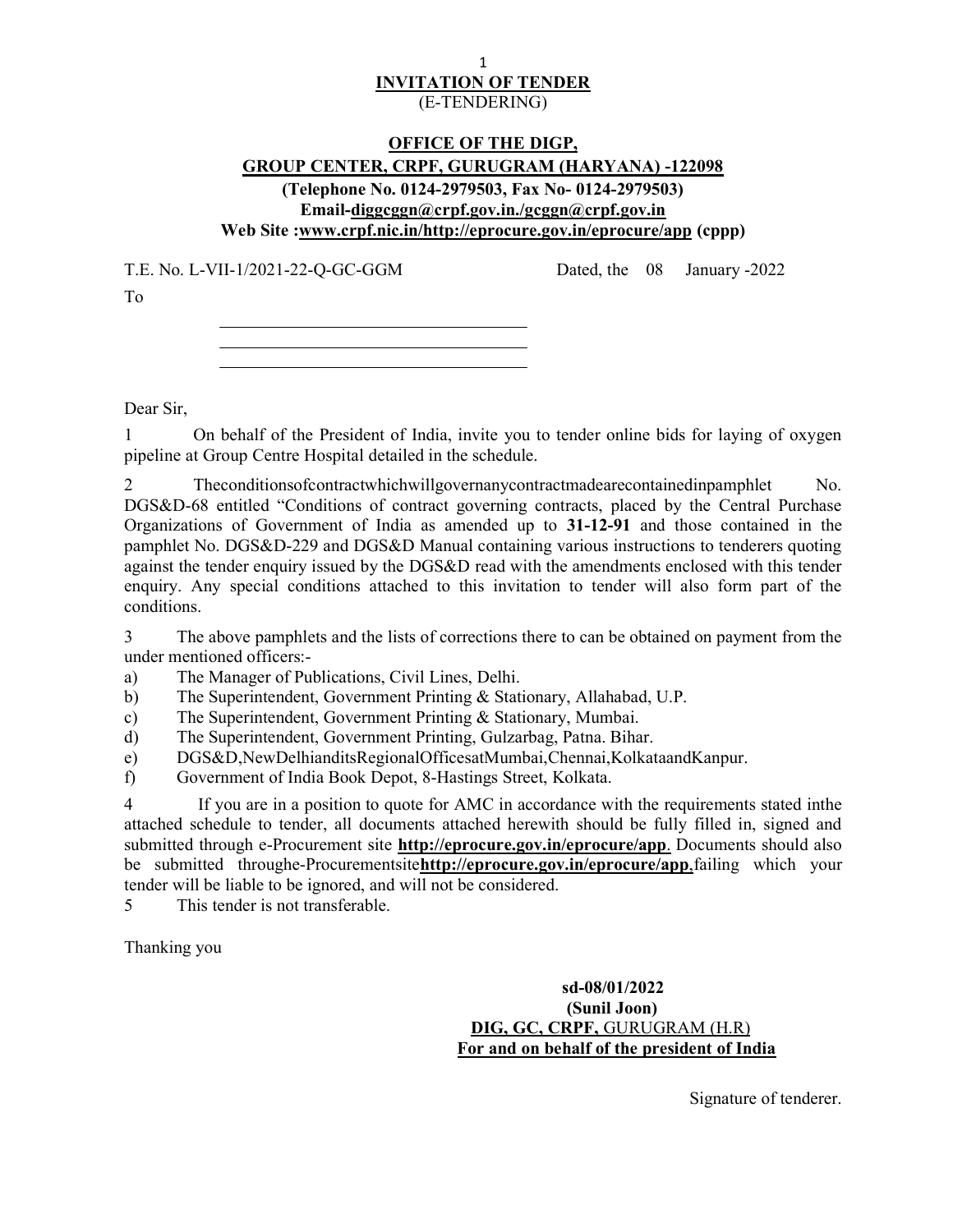## **Schedule to Tender** OFFICE OF THE DIGP, GROUP CENTER, CRPF, GURUGRAM (HR) -122098 (Telephone No. 0124-2979503, Fax No- 0124-2979503) Email-diggcggn@crpf.gov.in./gcggn@crpf.gov.in Web Site :www.crpf.nic.in/http://eprocure.gov.in/eprocure/app (cppp)

T.E. No. L-VII-1/2021-22-Q-GC-GGM Dated, the 08 January -2022

| Tender Enquiry No                                        | : $T.E. No. L-VII-1/2021-22-Q-GC-GGM$<br>dated, the 06 January -2022.                  |
|----------------------------------------------------------|----------------------------------------------------------------------------------------|
| Time and date of receipt of<br>online/offline tender     | By 1030 hrs on 24/01/2022                                                              |
| Timeand dateforonline opening of<br>online/offlinetender | At 1130 Hrs on $25/01/2022$                                                            |
| Validityofoffer                                          | The tender shall remain open for acceptance till<br>180 days from the date of opening. |

Tenderers are advised to go through the Earnest Money, Payment terms, Tender sample, Counter Sample and Lab test certificate clauses of this Tender Enquiry carefully before filling the Tender. i.  $\mathbb{R}^2$ 

## A) Name of items-

| SL.<br>$\sim$ No. | Tender<br>No and<br>Date.                        | Description of<br><b>Store</b>                                                           | Qty.                                                                                           | Specification                                                                   | $EMD$ (In Rs)                                                                                                                                   | <b>Critical Date</b>                                                                                                                                                                                |
|-------------------|--------------------------------------------------|------------------------------------------------------------------------------------------|------------------------------------------------------------------------------------------------|---------------------------------------------------------------------------------|-------------------------------------------------------------------------------------------------------------------------------------------------|-----------------------------------------------------------------------------------------------------------------------------------------------------------------------------------------------------|
|                   | 2                                                | 3                                                                                        | 4                                                                                              | 5                                                                               | 6                                                                                                                                               |                                                                                                                                                                                                     |
|                   | L-VII-<br>$1/2021 -$<br>$22-Q$ -<br>$GC-$<br>GGM | laying of<br><b>MEDICAL</b><br><b>OXYGEN</b><br><b>GAS PIPE</b><br>LINE for 30<br>bedded | Details of<br>medical<br>oxygen gas<br>pipe line<br>enclosed as<br>Appendix-<br>$\mathbf{A}$ " | As per<br>(Appendix-A),<br>Which is<br>attached with<br>this tender<br>notice." | Bid security<br>declaration<br>certificate is<br>required inplace<br>of EMD<br>(Format attached)<br>with the tender<br>notice as<br>Appendix-B) | a) Date & time of<br>receipt of offline/<br>online tender:<br>24/01/2022 at 1030<br>hours<br>b) Date $&$ time of<br>opening of offline/<br>online tender:<br>$25/01/2022$ on or<br>after 1130 hours |

- 1. All Tender documents attached with this invitation to tender including the specifications are SACROSANCT for considering any offer as complete offer. It is therefore important that Tender Acceptance Letter which is a written undertaking that all the terms and condition of the tender are understood and accepted should be signed and submitted through e-Procurement site. http://eprocure.gov.in/eprocure/app.
- 2. Earnest Money Deposit (EMD): All the contractors are required to submit "Bid Declaration Certificate" in Lieu of EMD, Proforma of Bid declaration Certificate is attached as Appendix-B and the scanned copy shall be uploaded and original to be submitted offline till the date and time mentioned above in the office of the DIGP, GC, CRPF Gurugram (Haryana).

2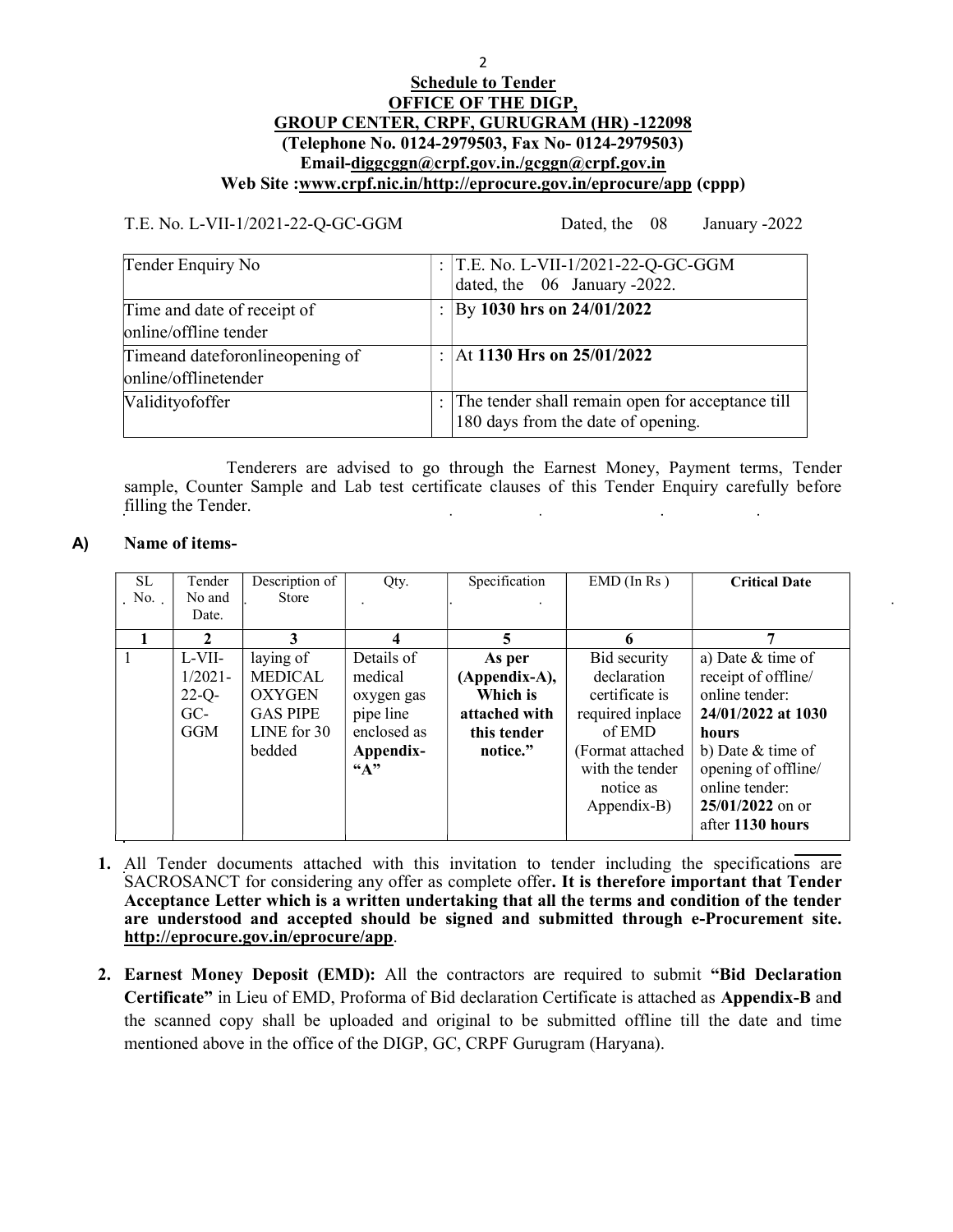3. Other relevant details.

| 1.               | Purchaser                                                                                                | $\vdots$             | The President of India                                                                                  |
|------------------|----------------------------------------------------------------------------------------------------------|----------------------|---------------------------------------------------------------------------------------------------------|
| $\overline{2}$ . | <b>Inspecting Authority</b>                                                                              | $\ddot{\cdot}$       | The DIGP Group Centre, CRPF Gurugram (Haryana)                                                          |
| 3.               | Board of Officers detailed by DIGP Group Centre, CRPF<br>Inspecting Officer<br>$\ddot{\cdot}$            |                      |                                                                                                         |
|                  |                                                                                                          |                      | Gurugram (Haryana)                                                                                      |
| 4.               | Location wherelaying medical                                                                             | $\ddot{\cdot}$       | Free delivery / laying of medical oxygen gas pipelines at                                               |
|                  | oxygen pipelines to be                                                                                   |                      | consignee place i.e. Hospital Group Centre, CRPF, Kadapur,                                              |
|                  | delivered                                                                                                |                      | Gurugram, (Haryana)                                                                                     |
|                  | / Stores required at                                                                                     |                      | *Stores are required to be delivered at consignee's location                                            |
|                  |                                                                                                          |                      | at freight, risk and cost of the supplier.                                                              |
|                  |                                                                                                          |                      | * Tenderers are required to quote rates on free delivery at<br>consignee's location basis only.         |
| 5.               | Delivery/ SERVICE required                                                                               | $\ddot{\cdot}$       | Complete installation/laying/fitting of pipe line should be                                             |
|                  | by                                                                                                       |                      | done by successful bidder/contractor within 15 days from                                                |
|                  |                                                                                                          |                      | the date of award of contract.                                                                          |
| 6.               | Dispatch Instructions                                                                                    | $\ddot{\cdot}$       | Stores are required to be delivered at consignee's location at                                          |
|                  |                                                                                                          |                      | freight, risk and cost of the supplier.                                                                 |
| 7.               | <b>Payment Terms</b>                                                                                     | $\ddot{\phantom{a}}$ | Will be released after receipt of stores/ INSTALLATION etc                                              |
|                  |                                                                                                          |                      | completely & satisfactorily and on recoupment of bills from                                             |
|                  |                                                                                                          |                      | PAO, CRPF                                                                                               |
| 8.               | Packing &Marking                                                                                         | $\ddot{\cdot}$       | As per relevant clause of instruction.                                                                  |
| 9.               | Counter offer                                                                                            |                      | In case, the lowest responsive tenderer is unable to take the                                           |
|                  |                                                                                                          |                      | load of the entire quantity, the quantity will be divided                                               |
|                  |                                                                                                          |                      | according to rule 11.7.5 of 'Manual of Policies and                                                     |
|                  |                                                                                                          |                      | Procedures for purchase of goods' of Ministry of Finance-                                               |
|                  |                                                                                                          |                      | 2006. In such eventuality, the Delivery Period/ laying of                                               |
|                  |                                                                                                          |                      | medical oxygen pipelines will be re-fixed as per the capacity                                           |
|                  |                                                                                                          |                      | of each successful Firm (s) within the tendered                                                         |
|                  |                                                                                                          |                      | Delivery Schedule of 15 Days.                                                                           |
| 10.              | Cover details                                                                                            | $\ddot{\cdot}$       | Technical Bid (Fee / Prequalification etc.)                                                             |
|                  | (Two Covers)                                                                                             |                      | Financial- (Price schedule in enclosed BoQ through e-                                                   |
| 11.              |                                                                                                          |                      | procurement portal)                                                                                     |
|                  | Work description                                                                                         | $\ddot{\cdot}$       | Laying of MEDICAL OXYGEN GAS PIPE LINE at 30<br>bedded (Total O2 30 outlets)                            |
| 12.              | Pre-qualification                                                                                        | $\ddot{\cdot}$       | Please refer Tender Notice.                                                                             |
| 13.              | Contract type                                                                                            |                      | GOODS AND SERVICE laying MEDICAL OXYGEN                                                                 |
|                  |                                                                                                          |                      | <b>GAS PIPE LINE</b>                                                                                    |
| 14.              | Bid validity                                                                                             |                      | 180 days from the date of opening of Tender                                                             |
| 15.              | <b>Inviting Officer</b>                                                                                  |                      | The DIGP, Group Centre, CRPF Kadarpur, Gurugram,                                                        |
|                  |                                                                                                          |                      | Haryana-122098                                                                                          |
|                  |                                                                                                          |                      | e-mail-diggcggn@crpf.gov.in                                                                             |
| 16.              | Rate quoted by the firms should be on firm price basis and as per price bid format provided.             |                      |                                                                                                         |
| 17.              | Firms should quote rates, taxes, as per existing norms including installation /laying/fitting of medical |                      |                                                                                                         |
|                  | oxygen gas pipe line                                                                                     |                      |                                                                                                         |
| 18.              | The Indenter reserve the right to accept or reject any tender or all, at any time without assigning any  |                      |                                                                                                         |
|                  | reason thereof.                                                                                          |                      |                                                                                                         |
| 19.              |                                                                                                          |                      | The submission of the tender shall be taken as the implied acceptance of all terms and condition        |
|                  | stipulated herein.                                                                                       |                      |                                                                                                         |
| 20.              | PLACE OF SUBMISSION OF TENDER DOCUMENTS;                                                                 |                      |                                                                                                         |
|                  |                                                                                                          |                      | Original documents as per clause $4(a)$ completed in all respects are to be submitted in the tender box |
|                  |                                                                                                          |                      | at Group Centre, CRPF Kadarpur, Gurugram (Haryana) before specified date and time                       |
|                  |                                                                                                          |                      | mentioned in the Schedule to Tender. Non submission of documents offline would result in rejection      |
|                  | of bid during online bid opening. Late/delayed tender shall not be opened and returned in original to    |                      |                                                                                                         |
|                  | the bidder.                                                                                              |                      |                                                                                                         |
| 21.              | <b>SAMPLE CLAUSE:</b> Not Applicable                                                                     |                      |                                                                                                         |
| 22.              | <b>LAB TEST REPORT:</b> - Not applicable                                                                 |                      |                                                                                                         |
| 23.              | LIQUIDATED DAMAGES :- As per relevant clause.                                                            |                      |                                                                                                         |
| 24.              | PERFORMANCE SECURITY:-                                                                                   |                      |                                                                                                         |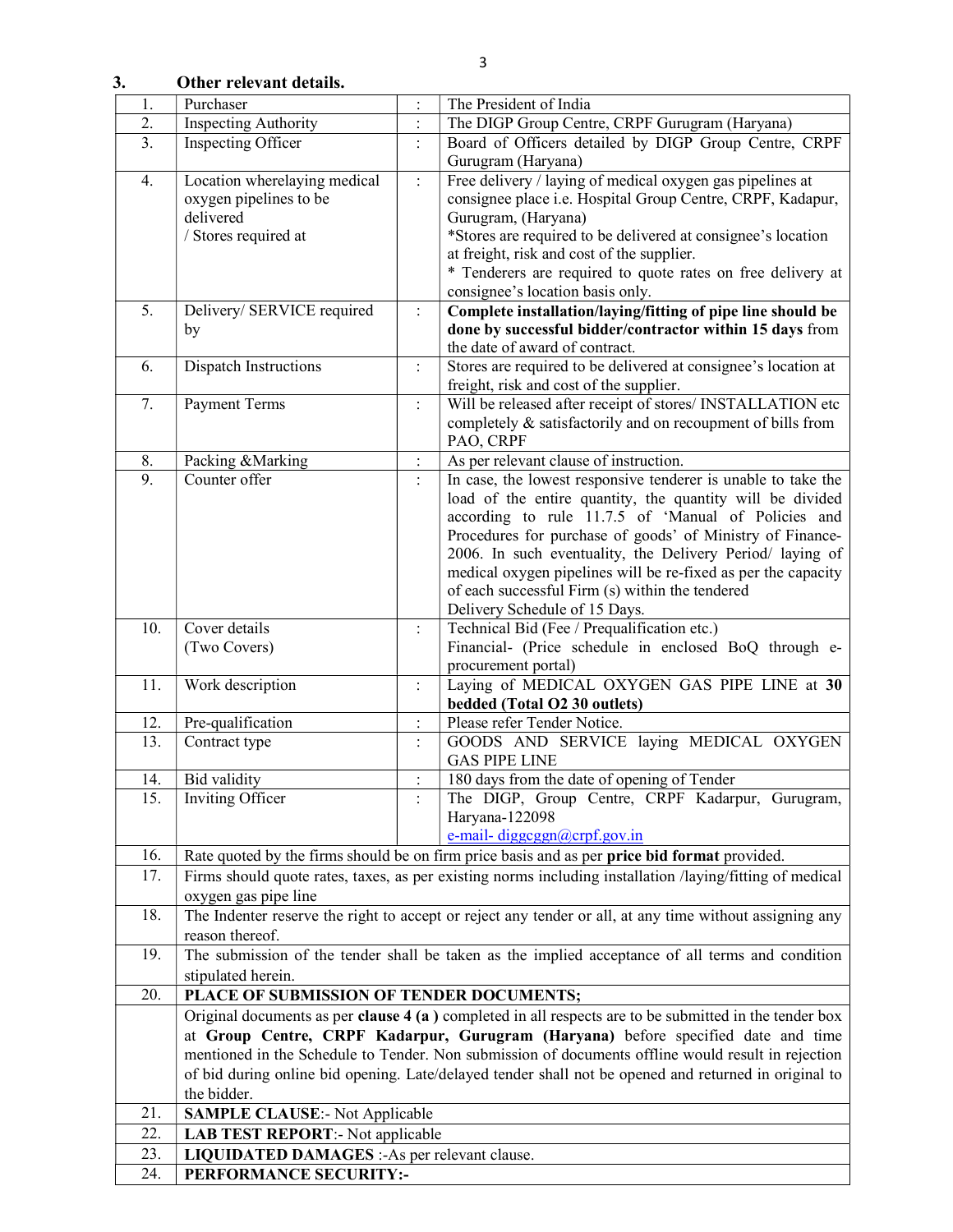| 25. | Performance security Deposit for an amount 5 percent of the order value of the contract, for the                                                                                    |
|-----|-------------------------------------------------------------------------------------------------------------------------------------------------------------------------------------|
|     | stores of Tender Enquiry will have to be made within 10 days on receipt of order to ensure due                                                                                      |
|     | performance of the contract. Performance Security will be accepted in the form of a Fixed Deposit                                                                                   |
|     | Receipt from a Commercial bank, Bank Guarantee from a Commercial bank in an acceptable for min                                                                                      |
|     | favor of The DIGP Group Centre, CRPF, Kadapur, Gurugram (Haryana) pay able at SBI CRPF                                                                                              |
|     | Campus Kadarpur Gurugram. The performance security should remain valid for a period of 22                                                                                           |
|     | Months beyond the date of completion of all contractual obligations by the firm/organization Bid                                                                                    |
|     | security will be refunded to the successful bidder on receipt of performance security.                                                                                              |
| 26. | PerformancesecurityDepositwillbereleasedaftercompletionofallcontractualobligationsbythefirm/organ                                                                                   |
|     | ization.                                                                                                                                                                            |
| 27. | TenderDocumentsareavailableatCPPPe-                                                                                                                                                 |
|     | Procurementsitehttp://eprocure.gov.in/eprocure/appaswellasonCRPFwebsitehttp://www.crpf.nic.i                                                                                        |
|     | n/tender notice. which can be downloaded by interested firms free of cost.                                                                                                          |
| 28. | Tenderersarenotpermittedtoalterormodifytheirtendersafterexpiryofthedeadline for receipt of tender till                                                                              |
|     | the date of validity of tender and if they do so their earnest money will be forfeited.                                                                                             |
| 29. | Purchaser reserves the right to increase or decrease the quantity at any stage.                                                                                                     |
| 30. | Afterreceiptofstoreatconsigneelocations:Incaseinferiorqualityofstoresaresuppliedthesamewillbeliftedb                                                                                |
|     | ythefirmsontheirriskandexpenses.                                                                                                                                                    |
| 31. | Purchaser reserves the right to cancel/reject or Scrap the tender without assigning any reason at                                                                                   |
| 32. | anystage.<br>LIQUIDATED DAMAGES: - In case the firm does not complete the supply within fixed delivery                                                                              |
|     | period, liquidated damages including administrative expenses and not by penalty a sum equivalent to                                                                                 |
|     | 2% of the price of stores which the contractor has failed to deliver within the period fixed for delivery                                                                           |
|     | in the schedule for each month or part of a month during which the delivery of such stores may be in                                                                                |
|     | arrears where delivery thereof is accepted after expiry of the aforesaid period, provided that the total                                                                            |
|     | damages so claimed shall not exceed 10% of the total contract price. After the maximum limit of 10%                                                                                 |
|     | of the contract value, purchaser reserve the right to either extend further or cancel the contract.                                                                                 |
| 33. | Tender Documents are available at CPPP eProcurement site http://eprocure.gov.in/eprocure/app                                                                                        |
|     | as well as on CRPF website(http://crpf.nic.in/tender-notices.htm) which can be downloaded by                                                                                        |
|     | interested firms free of cost.                                                                                                                                                      |
| 34. | Pre-despatch Inspection- Not applicable                                                                                                                                             |
| 35. | Certificate of Copper Pipeline work is required to be submitted by tenderer.                                                                                                        |
| 36. | Only those firms should respond who are the manufacturer or authorized agent /service provider /<br>firms enlisted with CPPP of the laying MEDICAL OXYGEN GAS PIPELINE specified in |
|     | Appendix-"A" of Notice Inviting Tender. In countries where manufactures are authorized to export                                                                                    |
|     | the laying MEDICAL OXYGEN GAS PIPE LINEs and their spares only through their authorized                                                                                             |
|     | Govt. marketing agency, such agencies will be allowed to BID.                                                                                                                       |
|     |                                                                                                                                                                                     |

 Sd-08/01/2022 (Sunil Joon) DIG, GC, CRPF, GURUGRAM (H.R) For and on behalf of the president of India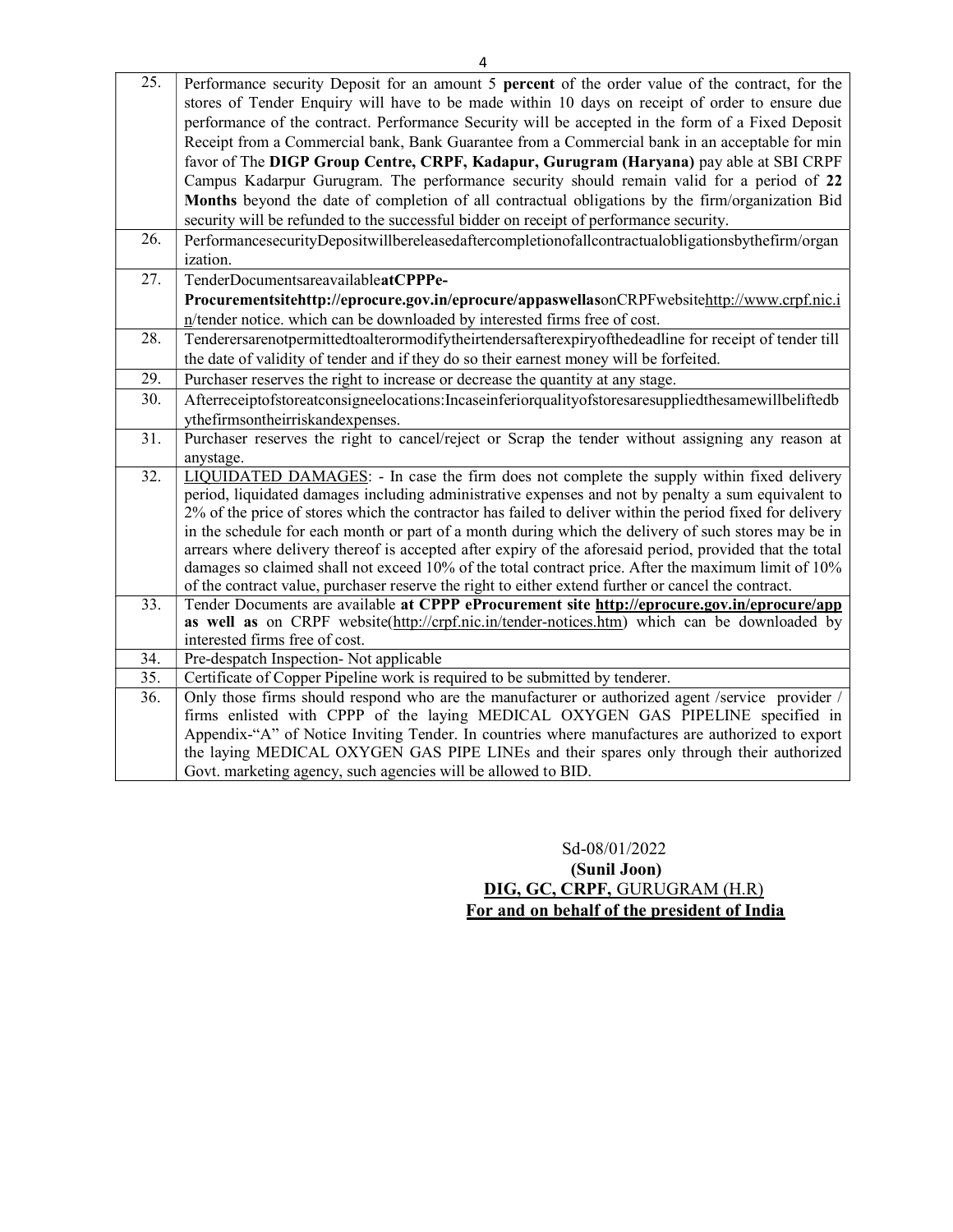### 4. TWO BID SYSTEM:-

(a) All bidders are required to submit their offers in two covers as under:-

FIRST COVER (Documents) should contain the following: -

Documents to be submitted in manually (Original) and to be dropped in the tender box in sealed envelop:-

| i.     | Bid Security Declaration Certificate. As per Appendix-'B'                                         |  |
|--------|---------------------------------------------------------------------------------------------------|--|
| ii.    | Tender Acceptance letter signed by tenderer. As per Appendix-'C'                                  |  |
|        | Documents to be submitted in scanned copy on CPP Portal:-                                         |  |
|        |                                                                                                   |  |
| i.     | Bid Security Declaration Certificate.                                                             |  |
| ii.    | Tender Acceptance letter signed by tenderer.                                                      |  |
| iii.   | Scanned copy of details of bank account.                                                          |  |
| iv.    | Scanned copy of GST Registration Certificate.                                                     |  |
| V.     | Scanned copy of PAN Card.                                                                         |  |
| vi.    | Average Annual Turn Over Rs. 40 Lakh in last 3 financial year i.e 2018-19, 2019-20                |  |
|        | & 2020-21 duly certified by chartered accountant.                                                 |  |
| vii.   | Undertaking for acceptance of warranty period for 18 Months after installation of                 |  |
|        | medical oxygen gas pipeline.                                                                      |  |
| viii.  | Scanned copy of performance statement of last 02 years.                                           |  |
| ix.    | Scanned copy of work experience certificate/documents like supply/contract order                  |  |
|        | and its completion certificate. As per Appendix-D'                                                |  |
| X.     | Scanned copy of Form-68A. as per Appendix-'E'                                                     |  |
| xi.    | Scanned copy of questionnaire and List No. 1. as per Appendix-'F'                                 |  |
| xii.   | (Form No. 7) (If applicable) as per Appendix-'G'                                                  |  |
| xiii.  | (Bank Guarantee for Performance security) as per Appendix-'H'                                     |  |
| xiv.   | Copy of Certificate of registration for Sales Tax / VAT, service tax and GST.                     |  |
| XV.    | Copy Income tax Return & Sales tax Certificate of the firm/company for last 02 or 03              |  |
|        | years.                                                                                            |  |
| xvi.   | Copy of certificate of registration with DGS&D / NSIC/MSME for the store/machine                  |  |
| xvii.  | as per NIT (if any)<br>Copy of Certificate of registration for Manufacturer / SERVICE PROVIDER of |  |
|        | INSTALLATION OF MEDICAL OXYGEN PIPE LINES                                                         |  |
| xviii. | Copy authorization letter from Manufacturer/ /<br>SERVICE PROVIDER<br>of                          |  |
|        | INSTALLATION OF MEDICAL OXYGEN PIPE LINES indicating no<br>of                                     |  |
|        | authorized agent / firms in India clearly (in case of authorized agent / firm )                   |  |
| xix.   | Affidavit on non-judicial stamp paper that there is no vigilance/CBI case pending                 |  |
|        | against the firm/company and black listed in the past.                                            |  |
| XX.    | Tender notice duly seal and signed each pages.                                                    |  |
| xxi.   | All Tender documents/certificates as per tender notice                                            |  |
| xxii.  | Certificate of Copper Pipeline work.                                                              |  |

## (b) SECOND COVER (Commercial / Price Bid) should contain the following

The composite bid i.e. rate indicated in the technical bid "OPENLY" SHALL BE IGNORED. Prices should be quoted as per BOQ format provided along with the tender document at eProcurement site http://eprocure.gov.in/eprocure/app only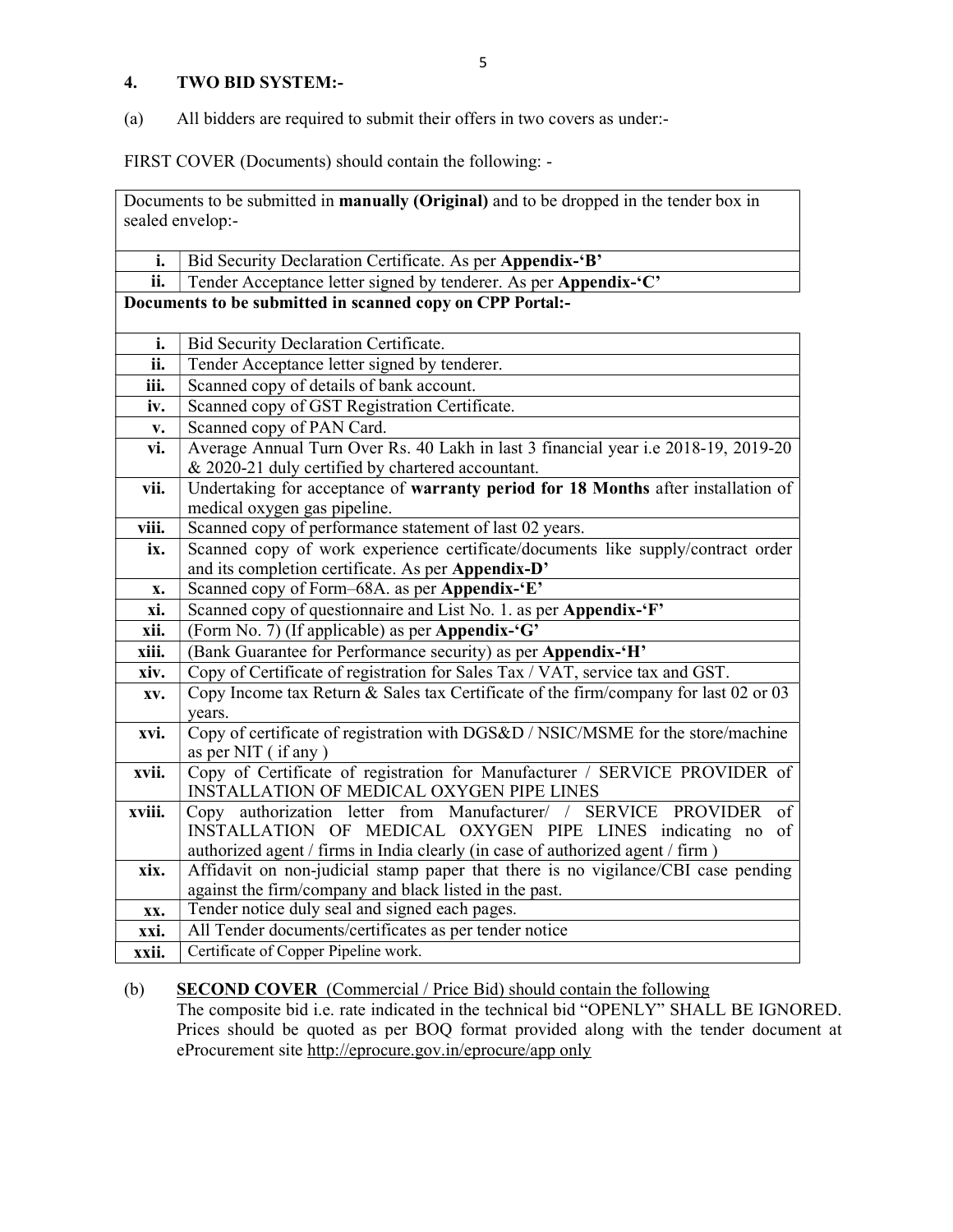- 5. DEMONSTRATION TRIALOF EQUIPMENT: Required.
- 6. WARRANTY CLAUSE:- 18 months Required.
- 7. Tenderers are not permitted to alter or modify their tenders after expiry of the deadline for receipt of tender till the date of validity of tender and ifthey do so their earnest money will be forfeited.
- 8. Full name and status of the person signing the tender documents must be clearly mentioned.
- 9. Before submission of tender, tenderer will check the Check List attached to these Tender Documents as enclosed Appendix for compliance on various stipulations of the tender.
- 10. The Hard Copy of original Documents (as mentioned in check list or uploaded by the tenderer on the website) in respect of tender document, Bid Declaration Certificate, original copyof affidavits, must be dropped into the Tender box kept in office of DIGP, GC, CRPF, Gurugram (Haryana) -122098 or send through registered/speed post on above address on or before bid opening date/time as mentioned in critical date sheet.
- 11. Warranty period 18 months from the date of Completion of work as certified by The -DIG GC, CRPF Gurugram /Medical Officer / Work Committee.
- 12. Min life spam should be 10 years and OEM should undertake availability of spare parts, equipments & accessories till the life spam.

 Sd-08/01/2022 (Sunil Joon) DIG, GC, CRPF, GURUGRAM (H.R) For and on behalf of the president of India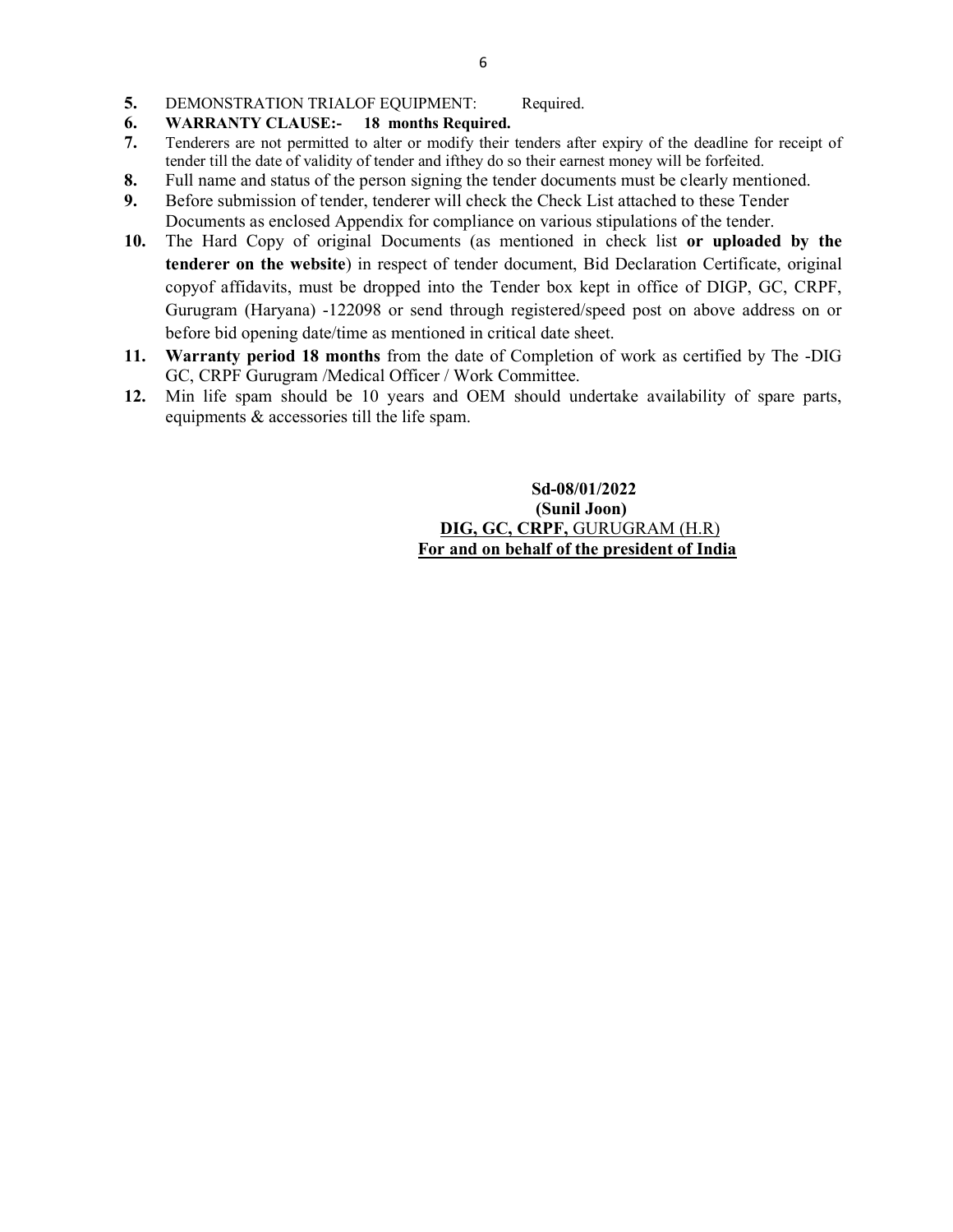#### Instructions to the Bidders to submit the bids online through the Central Public Procurement Portal for e Procurement at http://eprocure.gov.in/eprocure/app

- 1) Possession of valid Digital Signature Certificate (DSC) and enrollment/registration of the contractors/bidders on the eprocurement / etender portal is a prerequisite for e-tendering.
- 2) Bidder should do the enrollment in the eProcurement site using the "Click here to Enroll" option available on the home page. Portal enrollment is generally free of charge. During enrollment/registration, the bidders should provide the correct/true information including valid email-id. All the correspondence shall be made directly with the contractors/bidders through email id provided.
- 3) Bidder need to login to the site through their user ID/ password chosen during enrollment/registration.
- 4) Then the Digital Signature Certificate (Class II or Class III Certificates with signing key usage) issued by SIFY/TCS/Code/eMudra or any Certifying Authority recognized by CCA India on eToken/Smart Card, should be registered.
- 5) The DSC that is registered only should be used by the bidder and should ensure safety of the same.
- 6) Contractor/Bidder may go through the tenders published on the site and download the required tender documents/schedules for the tenders he/she is interested.
- 7) After downloading / getting the tender document/schedules, the Bidder should go through them carefully and then submit the documents as asked, otherwise bid will be rejected.
- 8) If there are any clarifications, this may be obtained online through the tender site, or through the contact details. Bidder should take into account the corrigendum published before submitting the bids online.
- 9) Bidder then logs in to the site through the secured log in by giving the user id/ password chosen during enrolment/registration and then by giving the password of the eToken/Smart Card to access DSC.
- 10)Bidder selects the tender which he/she is interested in by using the search option  $\&$  then moves it to the 'my tenders' folder.
- 11)From my tender folder, he selects the tender to view all the details indicated.
- 12) It is construed that the bidder has read all the terms and conditions before submitting their offer. Bidder should go through the tender schedules carefully and upload the documents as asked; otherwise, the bid will be rejected.
- 13) Bidder, in advance, should get ready the bid documents to be submitted as indicated in the tender document/schedule and generally, they can be in PDF/xls/rar/zip/dwf formats. If there is more than one document, they can be clubbed together and can be provided in the requested format. Each document to be uploaded through online for the tenders should be less than 2 MB. If any document is more than 2MB, it can be reduced through zip/rar and the same can be uploaded, if permitted. Bidders Bid documents may be scanned with 100 dpi with black and white option. However of the file size is less than 1 MB the transaction uploading time will be very fast.
- 14) If there are any clarifications, this may be obtained through the site, or during the pre-bid meeting if any. Bidder should take into account the corrigendum published from time to time before submitting the online bids.
- 15) The Bidders can update well in advance, the documents such as certificates, annual report details etc., under My Space option and these can be selected as per tender requirements and then send along with bid documents during bid submission. This will facilitate the bid submission process faster by reducing upload time of bids.
- 16) Bidder should submit the Tender Fee/ EMD as specified in the tender. The original should be posted/couriered/given in person to the Tender Inviting Authority, within the bid submission due date & time for the tender. Scanned copy of the instrument should be uploaded as part of the offer.
- 17) While submitting the bids online, the bidder reads the terms & conditions and accepts the same to proceed further to submit the bid packets.
- 18) The bidder has to select the payment option as offline to pay the Tender FEE/ EMD as applicable and enter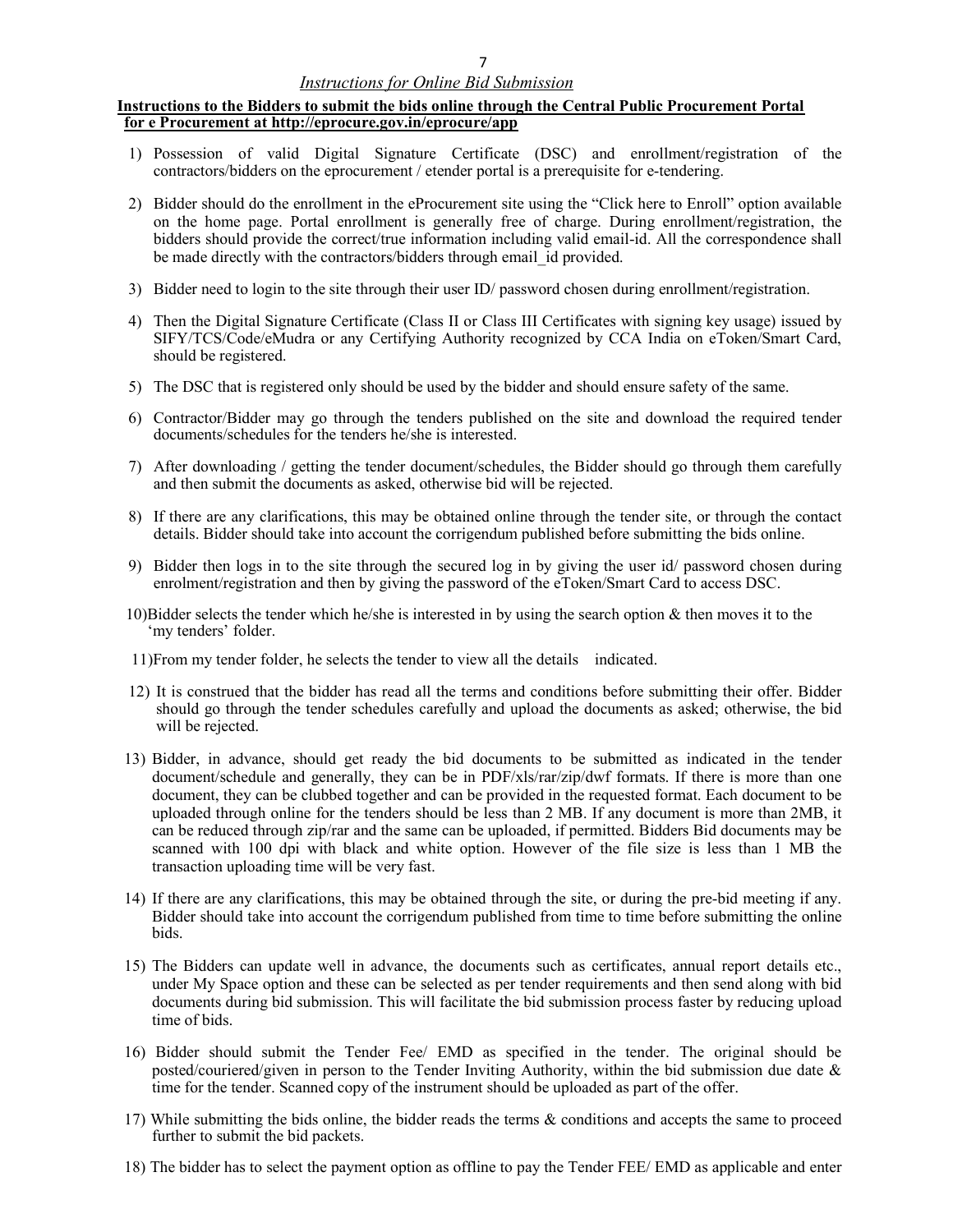details of the instruments.

- 19) The details of the DD/any other accepted instrument, physically sent, should tally with the details available in the scanned copy and the data entered during bid submission time. Otherwise submitted bid will not be acceptable.
- 20) The bidder has to digitally sign and upload the required bid documents one by one as indicated. Bidders to note that the very act of using DSC for downloading the bids and uploading their offers shall be deemed to be a confirmation that they have read all sections and pages of the bid document including General conditions of contract without any exception and have understood the entire document and are clear about the requirements of the tender requirements.
- 21) The bidder has to upload the relevant files required as indicated in the cover content. In case of any irrelevant files, the bid will be rejected.
- 22) If the price bid format is provided in a spread sheet file like BoQ\_xxxx.xls, the rates offered should be entered in the allotted space only and uploaded after filling the relevant columns. The Price Bid/BOQ template must not be modified/replaced by the bidder, else the bid submitted is liable to be rejected for this tender.
- 23) The bidders are requested to submit the bids through online e-tendering system to the Tender Inviting Authority(TIA) well before the bid submission end date & time (as per Server System Clock). The TIA will not be held responsible for any sort of delay or the difficulties faced during the submission of bids online by the bidders at the eleventh hour.
- 24) After the bid submission (ie after Clicking "Freeze Bid Submission" in the portal), the acknowledgement number, given by the system should be printed by the bidder and kept as a record of evidence for online submission of bid for the particular tender and will also act as an entry pass to participate in the bid opening date.
- 25) The time settings fixed in the server side & displayed at the top of the tender site, will be valid for all actions of requesting, bid submission, bid opening etc., in the e-tender system. The bidders should follow this time during bid submission.
- 26) All the data being entered by the bidders would be encrypted using PKI encryption techniques to ensure the secrecy of the data. The data entered will not viewable by unauthorized persons during bid submission & not be viewable by any one until the time of bid opening.
- 27) Any bid document that is uploaded to the server is subjected to symmetric encryption using a system generated symmetric key. Further this key is subjected to asymmetric encryption using buyers/bid openers public keys. Overall, the uploaded tender documents become readable only after the tender opening by the authorized bid openers.
- 28) The confidentiality of the bids is maintained since the secured Socket Layer 128 bit encryption technology is used. Data storage encryption of sensitive fields is done.
- 29) The bidder should logout of the tendering system using the normal logout option available at the top right hand corner and not by selecting the (X) exit option in the browser.

30) For any queries regarding e-tendering process, the bidders are requested to contact as provided in the tender document. Parallely for any further queries, the bidders are asked to contact over phone: (0124- 2979503) or send a mail over to  $-\text{cppp-nic}(\hat{a})$ nic.in.

#### SIGNATURE OF TENDERER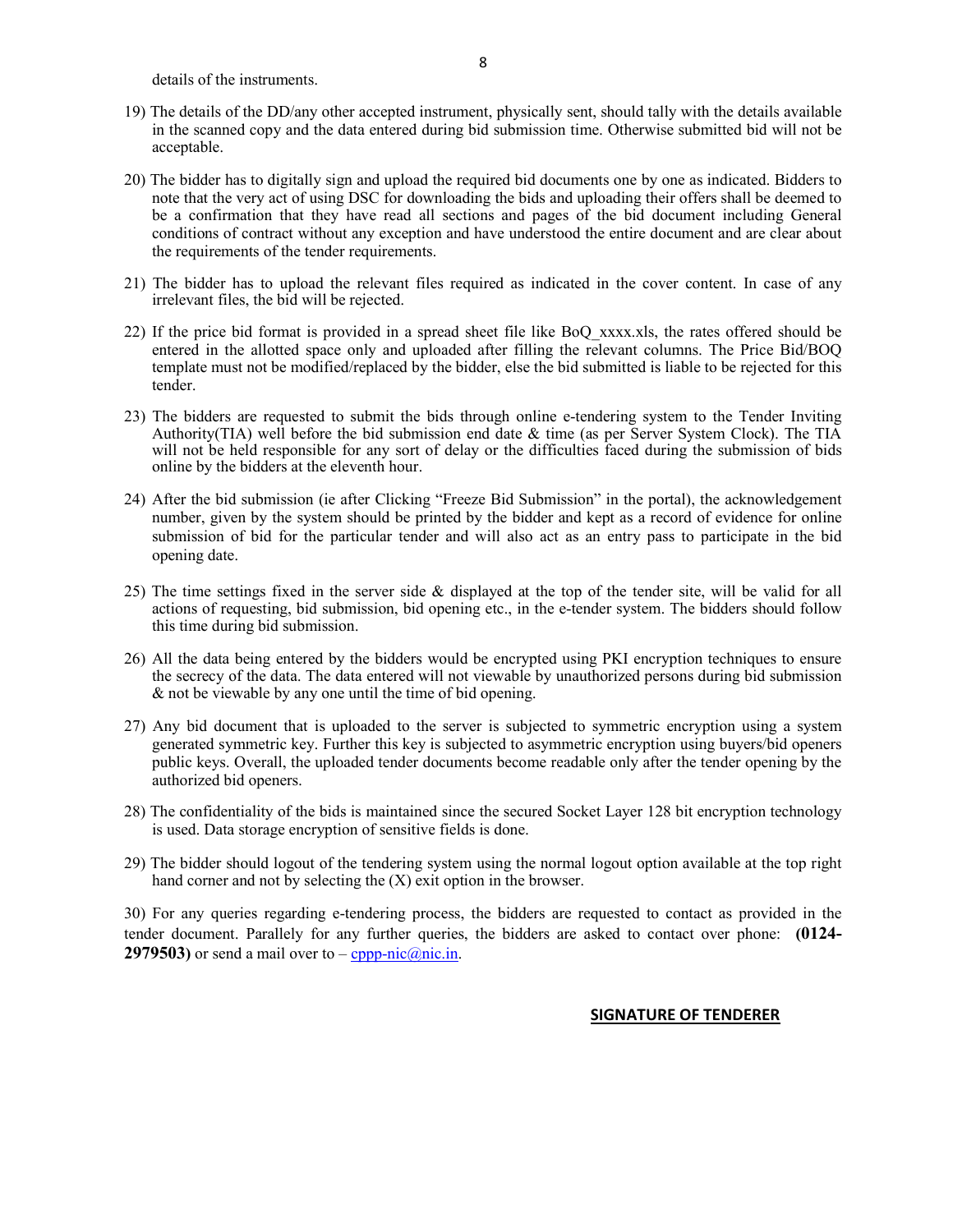## IMPORTANT INSTRUCTIONS

### 1. OPTION CLAUSE:

a) The purchaser reserves the right to place order on the successful tenderer for additional quantity up to 25% of the quantity offered by them at the rates quoted at the time of placement of contract or during the currency of the contract as per clause 31 of form DGS&D.

b) The purchaser reserves the right to place order on the next higher successful firms if the firms quoting lower rates do not meet the whole demand due to their limited capacity/ Monitory limit/ Offer etc.

2 (a) ADVANCE SAMPLE : -Not required.

## (b)TENDER SAMPLE:-Not required.

3. ThecontracttobeconcludedwillbegovernedbyconditionofcontractcontainedinformNo DGS&d-68(revised) as amended up to 31-12-91 and those contained in pamphlet No DGS&D-229.

## 4. GUARANTEE/ WARRANTY:-18 Months

5. In the event of contract being cancelled for any breach committed and the cost of the contractor, the purchaser is not bound to accept the lower offer of Benami or allied or sister concern of the contractor.

6. Those firms, who are not specifically registered for the items as per schedule to tendershouldsubmitthefollowingalongwiththeirquotation,failingwhichtheirofferwillbeignore d:

i) Name and full address of the banker.

ii) Performance Statement (in triplicate).

8. Price be quoted both in words as well as in figures.

9. Tenderes who are past suppliers of the item as per T/E Specification should submit their performance statement in enclosed Performa. In case, it is found that information furnished is incomplete or incorrect, their tender will be liable to be ignored.

10. Tenderers who are registered with DGS&D/NSIC for this particular item should submitthe photocopyofregistrationcertificate withallsubsequentamendments.

## 11. EXCISE DUTY

Prices shouldbequotedasperPricebidformatprovidedalongwiththetender documentateProcurementsitehttp://eprocure.gov.in/eprocure/app.

## SIGNATURE OF TENDERER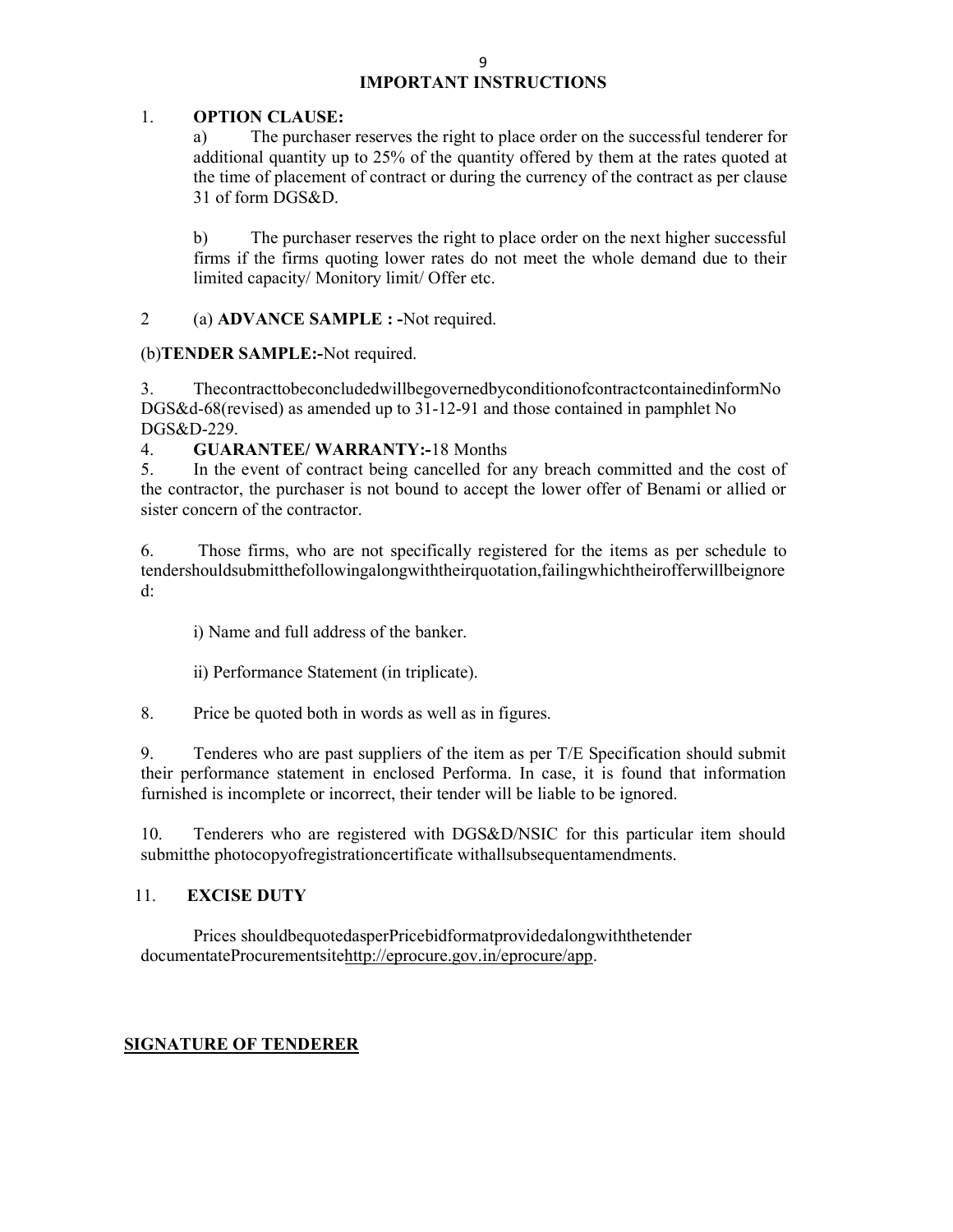1. The following amendments may be carried out in the pamphlet entitled conditions oncontractgoverningthecontracts placedby Central PurchaseOrganization of GovernmentofIndia1991editionbearingSymbolDGS&D-39Form No.DGS&DForm No.DGS&D-68(Revised).

1.1 The definition of "Government"providedin clause 1 (f)page 2 of DGS&DConditions of Contract may be amended as under:-"Government"means the CentralGovernment.

1.2 ThedefinitionofSecretaryinclauseI(k)page3ofDGS&DConditionsofContractmay bemodifiedas under:"Secretary"means Secretary of Min.of HomeAffairs for the time being in administrative charge of the subject matter of contract andincludes Additional Secretary, Special Secretary, Joint Secretary, or Director or Dy. Secy.In such Ministry, D.G., Addl. DG, IGP (Prov), DIG (Prov) Asstt. Directorate ( A/Cs)ofCRPFandeveryotherofficerauthorizedforthetimebeingtoexecutecontractsrelatingtopurchaseand supplyofstoresonbehalfofthePresidentofIndia.

1.3 Under Clause 2(c) page 5 of DGS&D conditions of contract, the word "DirectorGeneral of Supplies and Disposals or heads of his concerned regional offices" may bereplacedbyIGP(Prov)CRPF. 1.4 Clause24i.e.Arbitratio

n:-For: The existing entries.Read:

Arbitration.

In the event of any question, dispute or difference arising under these conditions or anyspecial conditions of contract, or in connection with this contract (Except as to anymatters,thedecisionof whichisspecificallyprovidedforby theseorthespecialconditions), the same shall be referred to the sole arbitration of an officer in the Min. oflaw, appointed to be arbitrator by Director General CRPF. It will be no objection that thearbitrator is a Government servant that he had to deal with the matters to which thecontractrelates or thatin the course of his duties as a governmentservanthe hasexpressed views on all or any of the matters in dispute or difference. The award of thearbitrator shall be final and binding on the parties to this contract, it is term of thiscontractthat:-

- a. If the arbitrator be a person appointed by the DG CRPF:- In the event of his dying,neglecting or refusing to act, or resigning or being unable to act, for any reason or hisaward being set aside by the court for any reason, it shall be lawful for Secretary, Min. ofHome Affairs either to proceed with the reference himself or to appoint another person asArbitrator in place of the outgoing Arbitrator in every such case, it shall be lawful for theDG CRPF in place of the outgoing Arbitrator, as the case may be to act on record of theproceeding as then taken in arbitration, or to commence the proceedings denovo as hemayathis discretiondecide.
- b. It is further a term of this contract that no person other than the person appointed by himshould act as Arbitrator and that if for any reason that is not possible, the matter is not tobe referredtoarbitrationatall.
- c. The arbitrator may with the consent of all the parties to the contract enlarge the time fromtime totimeformakingandpublishingtheaward.
- d. Upon every and any such reference, the assessment of the cost incidental to the referenceandawardrespectivelyshallbeinthe discretionoftheArbitrator.
- e. Subject as aforesaid, the Arbitration Act, 1940 and the rules there under and any statutorymodification thereof for the time being in force shall be deemed to apply the arbitrationproceedingsunderthis clause.
- f. Thevenueofarbitrationshallbetheplacewherethecontractisconcludedorsuchotherplace as the DGCRPFathis discretionmaydetermine.
- g. In this clause the expression the DG CRPF means the DG CRPF of the Ministry of HomeAffairs for the time being and includes, if there be no DG, the Officer who is for the timebeing the administrative head of the CRPF, whether in addition to other functions orotherwise.
- 1.5 Similarly,thereferencetoDGS&Dwhereverappearing maybesuitablymodified.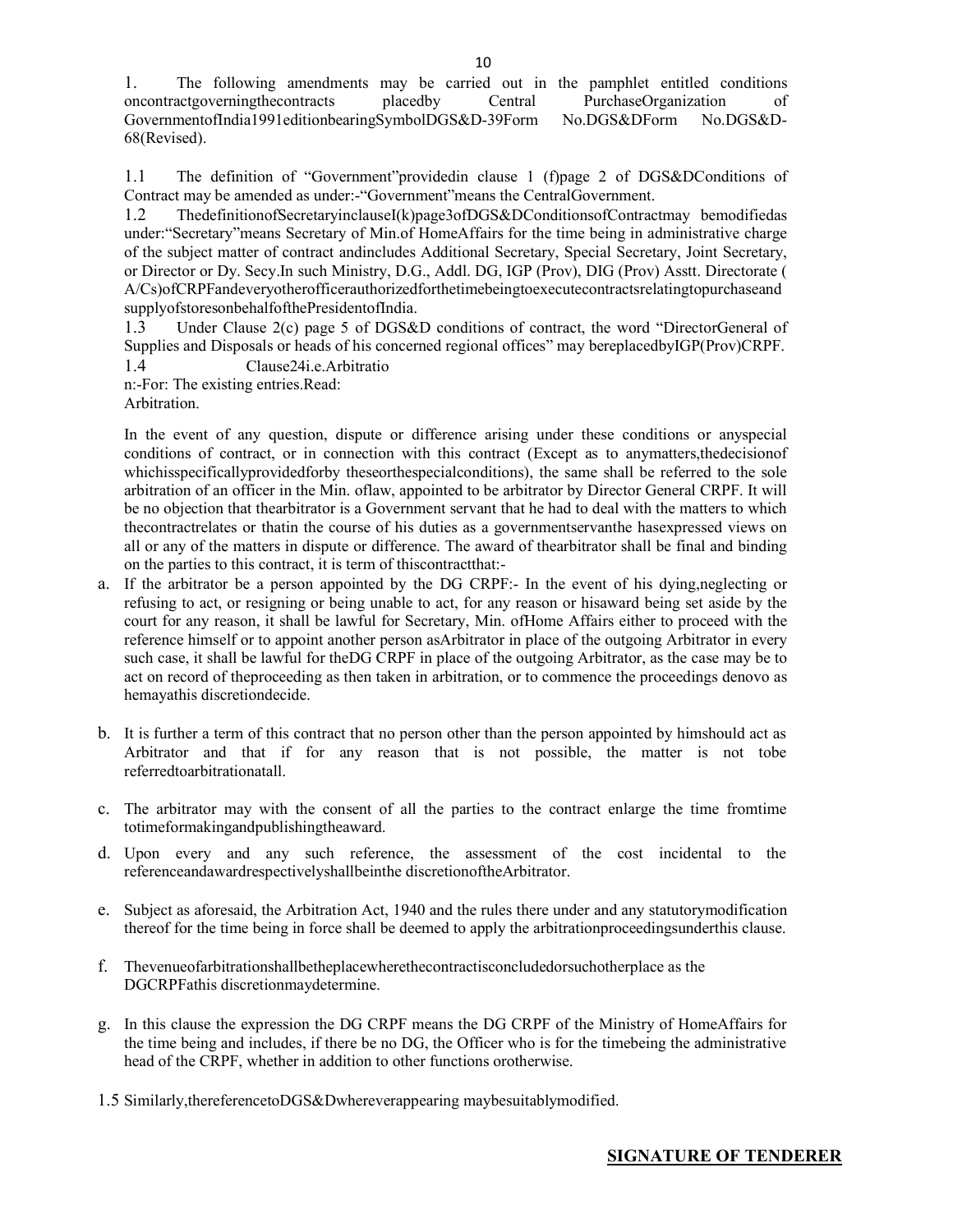#### Items/Work description. (DETAILS OF LAYING OF MEDICAL OXYGEN GAS PIPELINES)

| SI No. | <b>Technical Specifications/ Composition of tender enquiry</b>            | Quantity.                                                        |
|--------|---------------------------------------------------------------------------|------------------------------------------------------------------|
|        | Medical store/physiotherapy rooms/General Wards/<br>Isolation Centre etc. | 30 Beds<br>30 (Thirty) O2 Outlets<br>are to be fitted/installed. |

| Description items/work (including complete installation/fitting of medical oxygen gas                                                                          | Quantity  |
|----------------------------------------------------------------------------------------------------------------------------------------------------------------|-----------|
| pipline SYSTEM FOR 30 BEDDED AT GROUP CENTRE, CRPF HOSPITAL, GURUGRAM                                                                                          |           |
| 1.<br>Semi Automatic Oxygen Control Panel                                                                                                                      | 01 Number |
| $\Box$ Control panel should have two first stage regulators each capable of delivering 100 - 200                                                               |           |
| psig outlet pressure.                                                                                                                                          |           |
| $\Box$ The first stage regulators are connected to a common second stage regulator which delivers                                                              |           |
| an outlet pressure of 60 psig.                                                                                                                                 |           |
| $\Box$ To reduce the risk of medical oxygen system from contamination due to ignition of                                                                       |           |
| fluorinated polymer materials, only Non Halogenated Polymer materials should be used in the                                                                    |           |
| high pressure side of the first stage pressure regulators of the manifold control panel.                                                                       |           |
| $\Box$ The first two regulators meant for first stage, each having 40 micron inlet filters and with                                                            |           |
| switchover system incorporated from "RUNNING" to "RESERVE" bank due to differential                                                                            |           |
| pressure.                                                                                                                                                      |           |
| $\Box$ The control panel should provide two individual content contact pressure gauges to indicate                                                             |           |
| the cylinder pressure in the two wings of the manifold and common pressure gauge to indicate                                                                   |           |
| the delivery / line pressure.                                                                                                                                  |           |
| $\Box$ The control panel should have built in audio-visual signal alarm indications for automatic                                                              |           |
| bank changeover.                                                                                                                                               |           |
| The control panel should be in compliant to HTM 0201 / NFPA standards.                                                                                         |           |
| The manufacturer should have valid ISO 13485, 9001, 14001 and CE Certificate<br>2.<br>Oxygen Manifold 4+4 Cylinder with NRV, flexible tail pipe oxygen.        |           |
| The Oxygen Manifold will be configured as 4+4 Cylinder Manifold is suitable to withstand a                                                                     | 01 Set    |
| pressure of 145 Kg/cm2, along with high-pressure copper annealed tail pipes with end Brass                                                                     |           |
| adapter suitable for Oxygen Cylinders and manifold.                                                                                                            |           |
| Top frame comprising of high-pressure copper pipes with high pressure brass fittings made of                                                                   |           |
| high tensile brass and connections through non return valves; high pressure copper tail pipes,                                                                 |           |
| made of high-pressure copper pipe.                                                                                                                             |           |
| The design of middle and bottom frames should be provided to fit both round and flat bottom                                                                    |           |
| cylinders safely.                                                                                                                                              |           |
| The manifold system should be in compliant to HTM 0201 / NFPA standards.                                                                                       |           |
| The manufacturer should have valid ISO 13485, 9001, 14001 and CE Certificate                                                                                   |           |
| 3.<br>Oxygen Emergency System for 2+2 cylinder with MOX Regulator tailpipe NRV                                                                                 | 01 Set    |
| In case of supply pressure failure from the main manifold system, there should be arrangement                                                                  |           |
| of switchover of supply of oxygen from main to emergency manifold.                                                                                             |           |
| The Emergency Oxygen Manifold will be configured as 2+2 Cylinder Manifold and suitable                                                                         |           |
| to withstand a pressure of 145 Kg/cm2, along with high-pressure copper annealed tail pipes                                                                     |           |
| with end Brass adapter suitable for Oxygen Cylinders and manifold.<br>A High-Pressure Regulator to be mounted on the Cylinder Manifold System for reducing the |           |
| cylinder pressure suitable to the line pressure.                                                                                                               |           |
| The manifold system should be in compliant to HTM 0201 / NFPA standards. The                                                                                   |           |
| manufacturer should have valid ISO 13485, 9001, 14001 and CE Certificate                                                                                       |           |
| 4.<br>BPC FLOW METER (METAL BRAS BODY DULY, CHROME PLATED) WITH                                                                                                | 30 Nos    |
| <b>HUMIDIFIER BOTTLE (0-15 LTR)</b>                                                                                                                            |           |
| Back Pressure Compensated flow meter is of accurate gas flow measurement with following                                                                        |           |
| features:                                                                                                                                                      |           |
| $\Box$ Control within a range of $0 - 15$ LPM.                                                                                                                 |           |
| $\Box$ It meets strict precision and durability standard.                                                                                                      |           |
| $\Box$ The flow meter body is made of brass chrome plated materials.                                                                                           |           |
| $\Box$ The flow tube and shroud components are made of clear, impact resistant polycarbonate.                                                                  |           |
| $\Box$ Inlet filter of stainless-steel wire mesh to prevent entry of foreign particles.                                                                        |           |
| $\Box$ The humidifier bottle is made of unbreakable polycarbonate material and autoclavable at                                                                 |           |
| 121°C temperature.                                                                                                                                             |           |
| The flowmeter should be CE marked.                                                                                                                             |           |
| The Oxygen Flowmeter with humidifier bottle should be in compliant to HTM 0201 / NFPA<br>standards.                                                            |           |
| The manufacturer should have valid ISO 13485, 9001, 14001 and CE Certificate                                                                                   |           |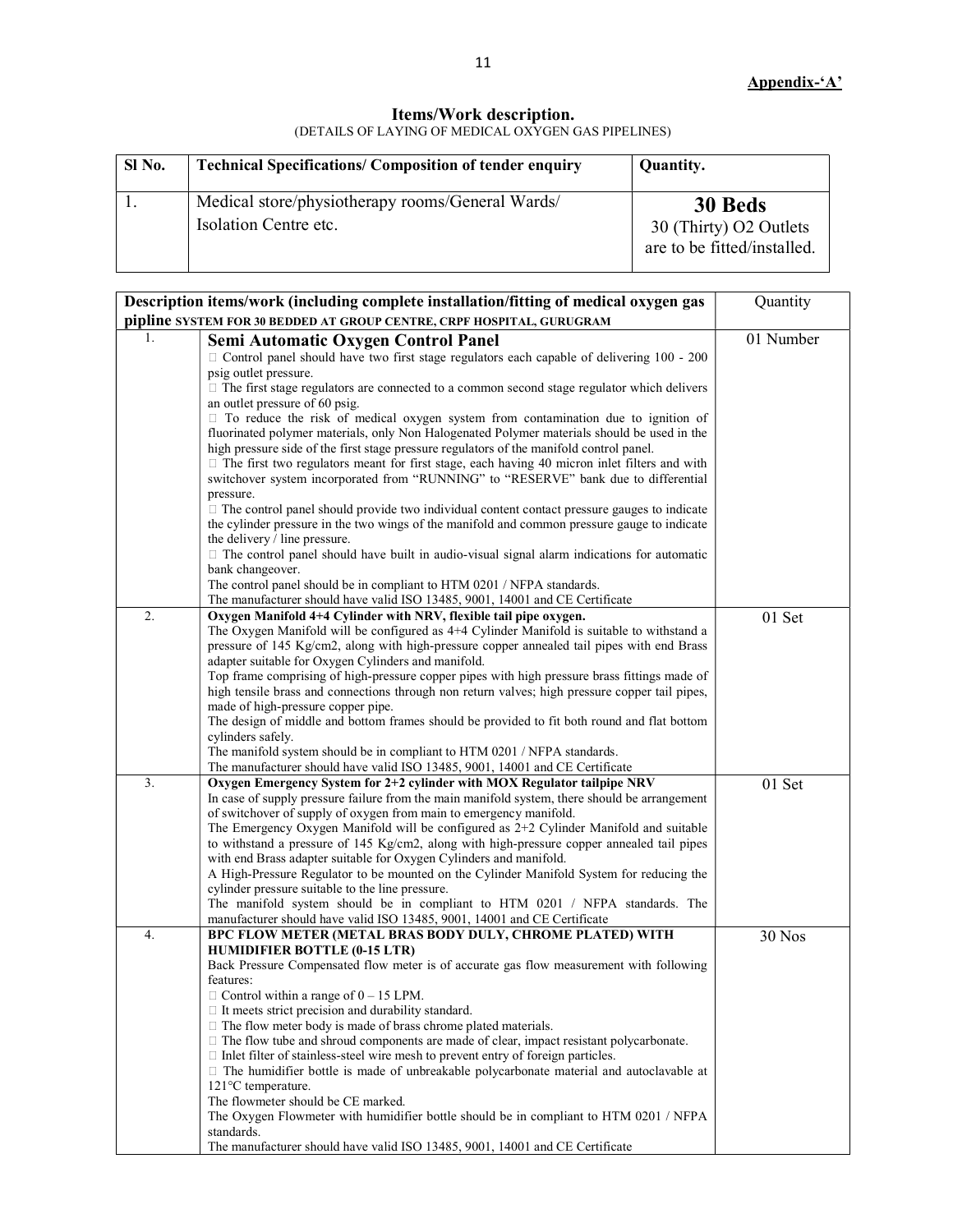| 5.  | GAS OUTLATE OXYGEN (AMICO TYPE) front inserted suitable to fit on wall as well<br>as bed head panel & O.T. pendant, international standard, double locked with flow<br>meter probe/ key plug (Mfd. In ISO 9001 2015 certified Co.)<br>Outlets should be manufactured with a 165 mm long Copper inlet pipe stub which is silver<br>brazed to the outlet body.<br>Body should be of one-piece brass construction. Forpositive pressure gas services, the outlet<br>should be equipped with a primary and secondary check valve and the secondary check valve<br>should be rated at minimum 200 psi in the event the primary check valve is removed for<br>maintenance.<br>The outlet assembly must have separate colour coding for each service and should accept only<br>corresponding gas specific adapters.<br>All outlets must be cleaned and de-greased for medical gas service, factory assembled and<br>tested.<br>The medical gas outlets should be of quick connecting and wall mounted modular type. | 30 Nos   |
|-----|--------------------------------------------------------------------------------------------------------------------------------------------------------------------------------------------------------------------------------------------------------------------------------------------------------------------------------------------------------------------------------------------------------------------------------------------------------------------------------------------------------------------------------------------------------------------------------------------------------------------------------------------------------------------------------------------------------------------------------------------------------------------------------------------------------------------------------------------------------------------------------------------------------------------------------------------------------------------------------------------------------------|----------|
|     | The Outlet should be CE marked.<br>The Oxygen Outlet should be in compliant to HTM 0201 / NFPA standards.<br>The manufacturer should have valid ISO 13485, 9001, 14001 and CE Certificate                                                                                                                                                                                                                                                                                                                                                                                                                                                                                                                                                                                                                                                                                                                                                                                                                    |          |
| 6.  | <b>Isolation Valve with Brass Fitting 28 mm</b><br>(All valves<br>should be pneumatically tested for twice the working pressure and factory de-greased for<br>medical gas service before supply) (Working temp. -30 to 100°c)                                                                                                                                                                                                                                                                                                                                                                                                                                                                                                                                                                                                                                                                                                                                                                                | 03 Nos   |
| 7.  | <b>Isolation Valve with Brass Fitting 15 mm</b><br>(All valves should be pneumatically tested for twice the working pressure and factory de-<br>greased for medical gas service before supply)                                                                                                                                                                                                                                                                                                                                                                                                                                                                                                                                                                                                                                                                                                                                                                                                               | $01$ No  |
| 8.  | <b>Isolation Valve with Brass Fitting 12 mm</b><br>(All valves should be pneumatically tested for twice the working pressure and factory de-<br>greased for medical gas service before supply)                                                                                                                                                                                                                                                                                                                                                                                                                                                                                                                                                                                                                                                                                                                                                                                                               | 32 Nos   |
| 9.  | <b>Areas Gas Alarm Single Gas (Analog)</b><br>A Gas failure Alarm would be provided which must be capable of monitoring all the Medical<br>Gases.<br>The Alarm should be CE marked.<br>The manufacturer should have valid ISO 13485, 9001, 14001 and CE Certificate                                                                                                                                                                                                                                                                                                                                                                                                                                                                                                                                                                                                                                                                                                                                          | 02 Nos   |
| 10. | Copper Pipe 28 mm<br>Solid drawn, seamless, de-oxidized, non-arsenical, half-hard, tempered and degreased copper<br>pipe conforming to BS EN 13448 : 2008. (Thickness 0.9 mm Min.)                                                                                                                                                                                                                                                                                                                                                                                                                                                                                                                                                                                                                                                                                                                                                                                                                           | 30 Mtrs  |
| 11. | Copper Pipe 22 mm<br>Solid drawn, seamless, de-oxidized, non-arsenical, half-hard, tempered and degreased copper<br>pipe conforming to BS EN 13448 : 2008. (Thickness 0.9 mm Min.)                                                                                                                                                                                                                                                                                                                                                                                                                                                                                                                                                                                                                                                                                                                                                                                                                           | 100 Mtrs |
| 12. | Copper Pipe 15 mm<br>Solid drawn, seamless, de-oxidized, non-arsenical, half-hard, tempered and degreased copper<br>pipe conforming to BS EN 13448 : 2008. (Thickness 0.9 mm Min.)                                                                                                                                                                                                                                                                                                                                                                                                                                                                                                                                                                                                                                                                                                                                                                                                                           | 135 Mtrs |
| 13. | Copper Pipe 12 mm<br>Solid drawn, seamless, de-oxidized, non-arsenical, half-hard, tempered and degreased copper<br>pipe conforming to BS EN 13448 : 2008. (Thickness 0.7 mm Min.)                                                                                                                                                                                                                                                                                                                                                                                                                                                                                                                                                                                                                                                                                                                                                                                                                           | 80 Mtrs  |
| 14. | Oxygen Flow Meter Probe/Key Plug                                                                                                                                                                                                                                                                                                                                                                                                                                                                                                                                                                                                                                                                                                                                                                                                                                                                                                                                                                             | 30 Nos   |
| 15. | Annual Maintenance Contract (AMC) for 1 (one) Year                                                                                                                                                                                                                                                                                                                                                                                                                                                                                                                                                                                                                                                                                                                                                                                                                                                                                                                                                           | 1 Job    |

| <b>GENERAL INSTRUCTIONS</b>                                                                                                        |  |
|------------------------------------------------------------------------------------------------------------------------------------|--|
| Successful bidder/contractor will be held responsible for complete installation/ fitting of medical oxygen gas pipe                |  |
| line at Group Centre, CRPF Hospital Gurugram at 30 bedded.                                                                         |  |
| Company personnel should visit the site 1 <sup>st</sup> of every month. All defects will be sort out by contractor within 24 hours |  |

during warranty and AMC period free of cost. If any part is to be changed, it will be provided by the department only in AMC period.

Demonstration should be arranged by the company for accepting the specification

The rates for all the items should be given together and no separate cost of any nature will be entertained subsequently

The copy of all certificates relevant to materials supplied must be produced along with the tender.

Company should arrange for training of hospital staff and company personnel should be available till hospital staff is trained.

#### 12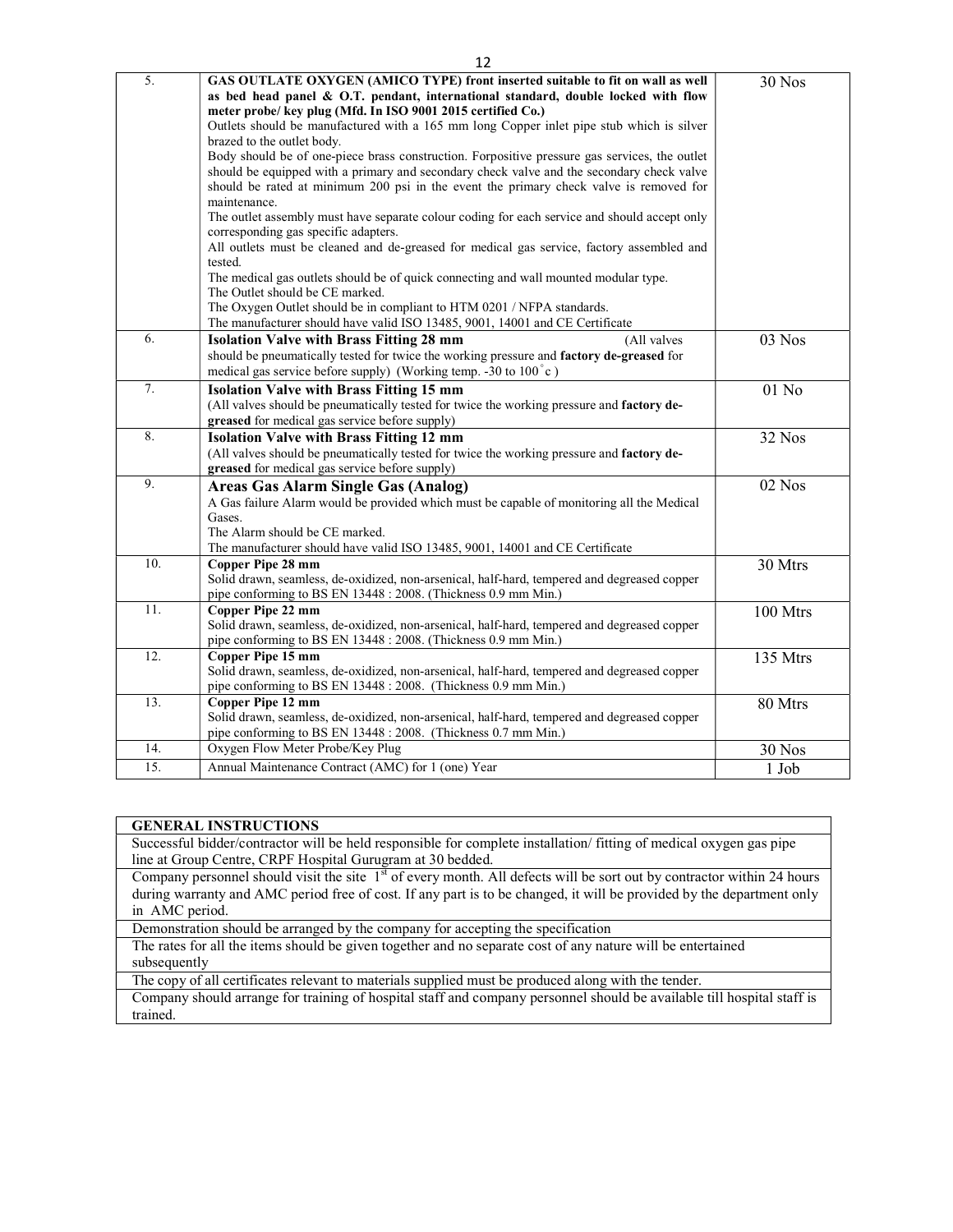Bid Security Declaration certificate must be submitted by all bidders as per proforma given below :-

#### **BID SECURITY DECLARATION CERTIFICATE**

To

 The DIG Group Centre CRPF, Kadarpur, Gurugram Haryana-122095

Sir,

We,  $M/s$  undertake that if we withdraw or modify our bid during the period of bid's validity or if we are awarded the contract and we fail to sign the contract or fail to submit a Performance Security Deposit as per terms and conditions of Bid as well as A/T before the deadline defined in bids documents, then we are liable to be suspended for the periods of 02 years from being eligible to participate and submit bids for the T/E or any contract with the Procurement Entity (CRPF)

Yours faithfully

Signature and Seal of Authorized Signatory of bidder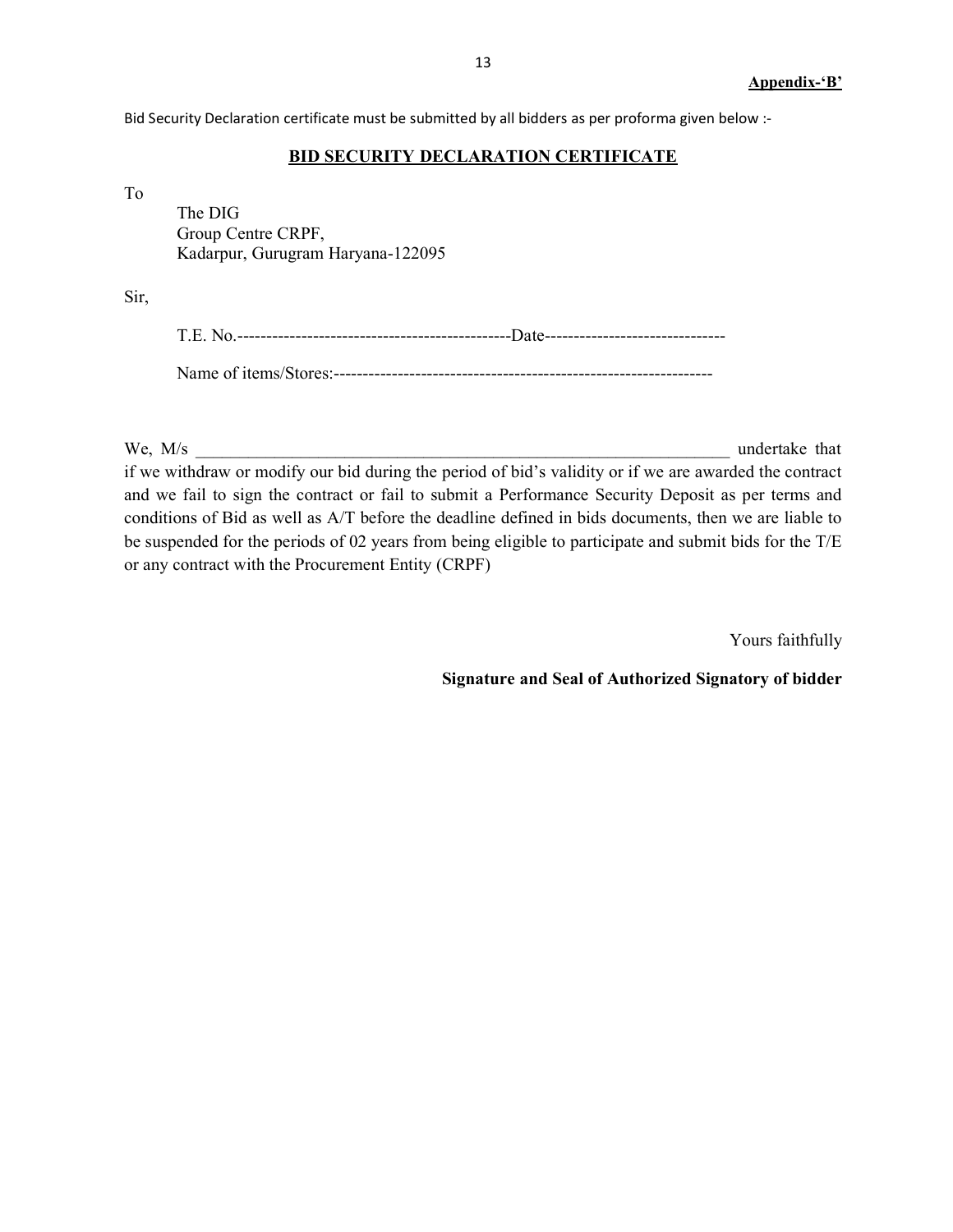#### TENDER ACCEPTANCE LETTER (To be given on Company Letter Head)

Date:

To,

Sub: Acceptance of Terms & Conditions of Tender.

Tender Reference No: Name of Tender / Work: -

 $\mathcal{L}_\text{max}$ 

Dear Sir,

1. I/ We have downloaded / obtained the tender document(s) for the above mentioned 'Tender/Work' from the web site(s) namely:

 $\mathcal{L}_\text{max} = \mathcal{L}_\text{max} = \mathcal{L}_\text{max} = \mathcal{L}_\text{max} = \mathcal{L}_\text{max} = \mathcal{L}_\text{max} = \mathcal{L}_\text{max} = \mathcal{L}_\text{max} = \mathcal{L}_\text{max} = \mathcal{L}_\text{max} = \mathcal{L}_\text{max} = \mathcal{L}_\text{max} = \mathcal{L}_\text{max} = \mathcal{L}_\text{max} = \mathcal{L}_\text{max} = \mathcal{L}_\text{max} = \mathcal{L}_\text{max} = \mathcal{L}_\text{max} = \mathcal{$ 

 $\_$  , and the contribution of the contribution of  $\mathcal{L}_\mathcal{A}$  , and the contribution of  $\mathcal{L}_\mathcal{A}$  $\_$  , and the contribution of the contribution of  $\mathcal{L}_\mathcal{A}$  , and the contribution of  $\mathcal{L}_\mathcal{A}$ 

as per your advertisement, given in the above mentioned website(s).

2. I / We hereby certify that I / we have read the entire terms and conditions of the tender documents from Page No. \_\_\_\_\_\_\_ to \_\_\_\_\_\_ (including all documents like annexure(s), schedule(s), etc .,), which form part of the contract agreement and I / we shall abide hereby by the terms / conditions / clauses contained therein.

3. The corrigendum(s) issued from time to time by your department/ organization too have also been taken into consideration, while submitting this acceptance letter.

4. I / We hereby unconditionally accept the tender conditions of above mentioned tender document(s) / corrigendum(s) in its totality / entirety.

5. In case any provisions of this tender are found violated , then your department/ organization shall without prejudice to any other right or remedy be at liberty to reject this tender/bid including the forfeiture of the full said earnest money deposit absolutely.

Yours Faithfully,

(Signature of the Bidder, with Official Seal)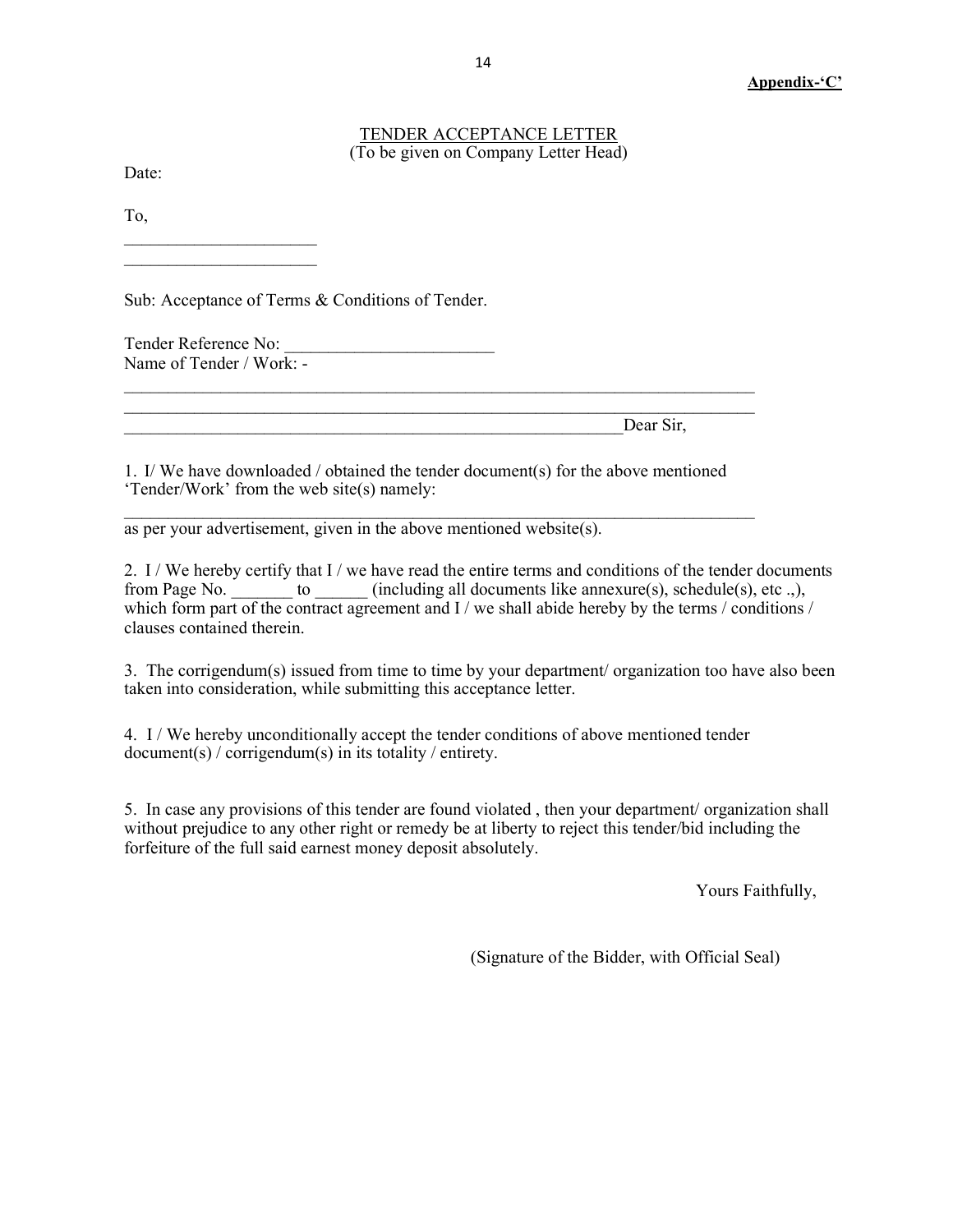## Performance statement for last three years

Name of Firm/ Organization to whom supply made :

1. Contract Nos. :

 $\_$  , and the set of the set of the set of the set of the set of the set of the set of the set of the set of the set of the set of the set of the set of the set of the set of the set of the set of the set of the set of th

| $\frac{2}{3}$ .  | Description of Stores/Work           |  |
|------------------|--------------------------------------|--|
|                  | Quantity on order                    |  |
| 4.               | Value                                |  |
| 5.               | Original D.P.                        |  |
| 6.               | Qty. supplied within original D.P.   |  |
| $\overline{7}$ . | Final Ext. D.P.                      |  |
| 8.               | Last supply/completion position.     |  |
| 9.               | Reasons for Delay in supplies if any |  |

**Signature of Tenderer**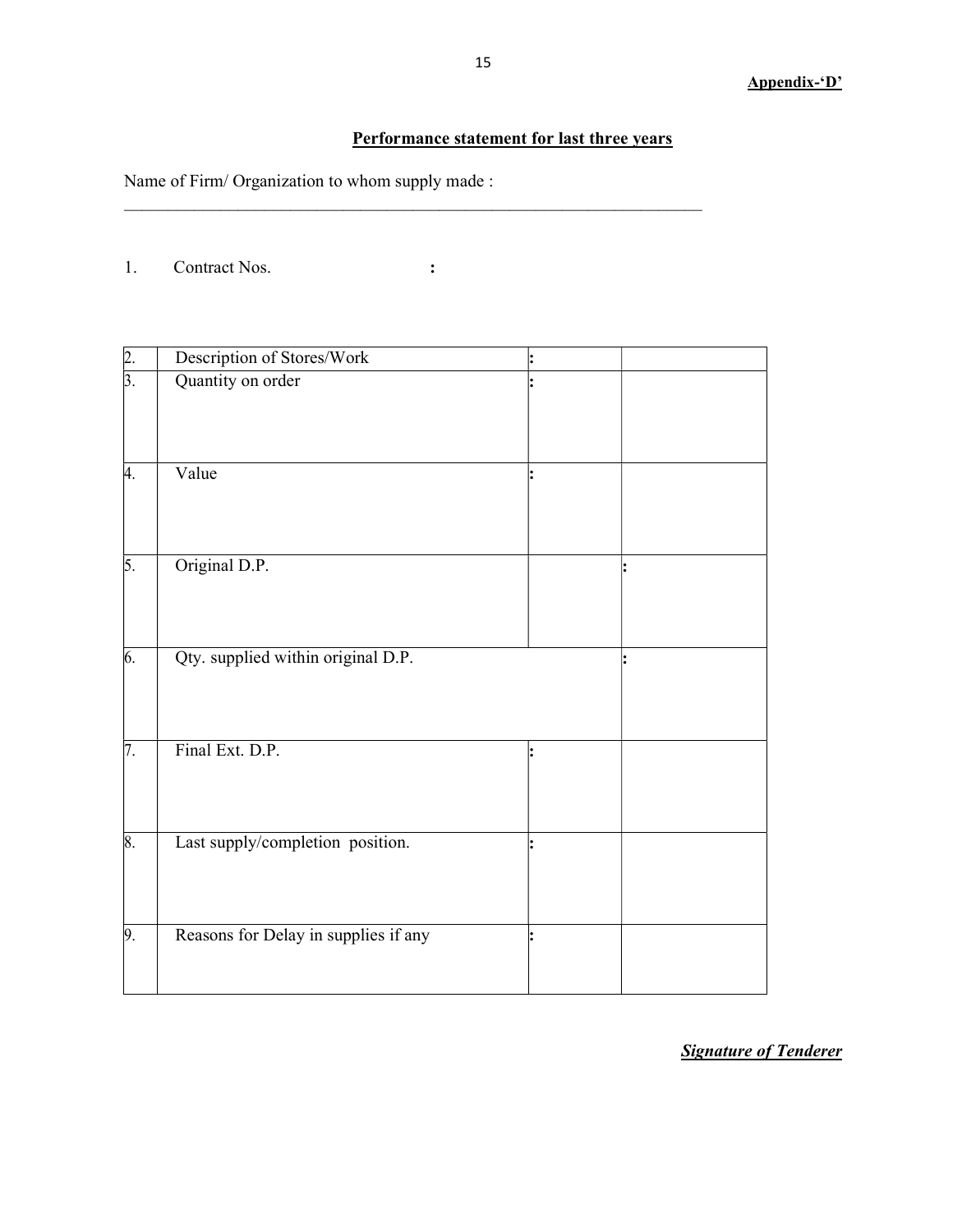### Form 68-A

Full name and address of the Tenderer in addition Contractor's telegraphic Address to post box No. if any should be quoted in all

 $\mathcal{L}_\text{max} = \frac{1}{2} \sum_{i=1}^n \mathcal{L}_\text{max}(\mathcal{L}_i - \mathcal{L}_i)$ 

Communication to this Office

Telephone No. \_\_\_\_\_\_\_\_\_\_\_\_\_\_\_\_\_\_\_\_\_\_ Fax No.

From.

Tender No.

 $\mathcal{L}_\text{max}$  , we can also the contract of the contract of the contract of the contract of the contract of the contract of the contract of the contract of the contract of the contract of the contract of the contract of t

 $\overline{\phantom{a}}$  , where  $\overline{\phantom{a}}$  , where  $\overline{\phantom{a}}$  ,  $\overline{\phantom{a}}$  ,  $\overline{\phantom{a}}$  ,  $\overline{\phantom{a}}$  ,  $\overline{\phantom{a}}$  ,  $\overline{\phantom{a}}$  ,  $\overline{\phantom{a}}$  ,  $\overline{\phantom{a}}$  ,  $\overline{\phantom{a}}$  ,  $\overline{\phantom{a}}$  ,  $\overline{\phantom{a}}$  ,  $\overline{\phantom{a}}$  ,  $\overline{\phantom{a}}$  ,  $\mathcal{L}_\text{max}$ 

Dear Sir,

1. I/We hereby offer to supply the stores detailed in the schedule here to or such portion thereof as you may specify in the acceptance of tender at the price given in the said schedule and agree to hold this offer open till **Exercise 2** I/we shall be bound by a communication of acceptance within the prescribed time.

2. I/We have understood the instructions to Tenderers in the booklet DGS&D-229 and conditions of contract in the Form No-68 (Revised) including in the pamphlet entitling conditions of contract governing contracts placed by the Central Purchases Organization of the Government of India read with the amendments annexed herewith and have thoroughly examined the specification drawing and/or pattern quoted in the schedule hereto and am/are fully aware of the nature of the stores required and my/our offer is to supply stores strictly in accordance with the requirements.

### Signature of the Tenderer.

The following pages have been added to and form part of this tender

 $\mathcal{L}_\text{max}$ 

| Here paste coupon incase where<br>supplied to contractors<br>on payment | Yours faithfully,<br>coupons are                |
|-------------------------------------------------------------------------|-------------------------------------------------|
|                                                                         | (Signature of the Tenderer)<br>Address<br>Dated |

| (Signature of the Witness) |  |
|----------------------------|--|
| Address                    |  |
| Dated                      |  |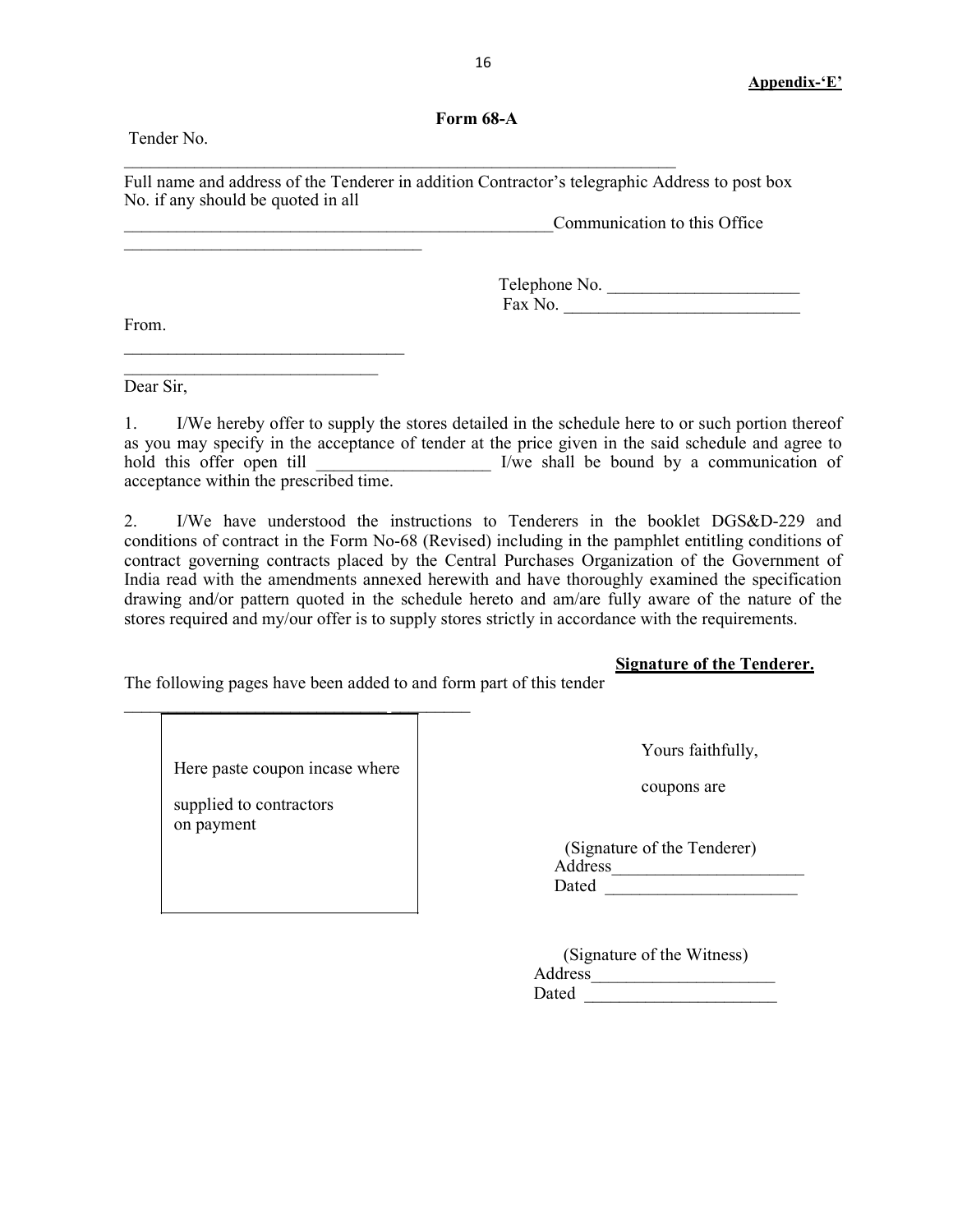## LIST NO-1

|     | TENDERERS SHOULD FURNISH SPECIFIC ANSWERS TO ALL THE QUESTIONS GIVEN BELOW.<br>TENDERERS MAY PLEASE NOTE THAT IF THE ANSWER SO FURNISHED ARE NOT CLEAR AND |  |  |  |  |  |  |
|-----|------------------------------------------------------------------------------------------------------------------------------------------------------------|--|--|--|--|--|--|
|     | <u>/OR ARE EVASIVE, THE TENDER WILL BE LIABLE TO BE IGNORED.</u>                                                                                           |  |  |  |  |  |  |
| 1.  | Tender No.                                                                                                                                                 |  |  |  |  |  |  |
| 2.  | Whether the stores offered fully conform to the                                                                                                            |  |  |  |  |  |  |
|     | technical particulars and specification drawings,                                                                                                          |  |  |  |  |  |  |
|     | specified by the purchaser in the schedule to                                                                                                              |  |  |  |  |  |  |
|     | tender. If not, mention here details of deviations                                                                                                         |  |  |  |  |  |  |
| 3.  | Brand of store offered.<br>$\ddot{\cdot}$                                                                                                                  |  |  |  |  |  |  |
| 4.  | Name and address of manufacturer.                                                                                                                          |  |  |  |  |  |  |
| 5.  | Station of manufacture<br>:                                                                                                                                |  |  |  |  |  |  |
| 6.  | Please confirm that you have offered packing                                                                                                               |  |  |  |  |  |  |
|     | as per tender enquiry requirements.                                                                                                                        |  |  |  |  |  |  |
|     | If not indicate deviations.                                                                                                                                |  |  |  |  |  |  |
| 7.  | Gross weight of consignment                                                                                                                                |  |  |  |  |  |  |
|     | (Net weight of each item)                                                                                                                                  |  |  |  |  |  |  |
| 8.  | What is your permanent Income Tax A/C No.?                                                                                                                 |  |  |  |  |  |  |
| 9.  | Status.<br>Indicate whether you are LSU or SSI<br>a)                                                                                                       |  |  |  |  |  |  |
|     | (item is reserved for exclusive purchase from                                                                                                              |  |  |  |  |  |  |
|     | SSI sector.) :                                                                                                                                             |  |  |  |  |  |  |
|     | b) Are you registered with DGS&D for the item: quoted? If so,                                                                                              |  |  |  |  |  |  |
|     | indicate whether there is any monetary limit on registration.<br>c) If you are a small scale unit registered with NSIC under                               |  |  |  |  |  |  |
|     | Single Point Registration scheme, whether there is any<br>monetary limit.                                                                                  |  |  |  |  |  |  |
|     | d) In case you are registered with NSIC under Single Point                                                                                                 |  |  |  |  |  |  |
|     | Registration Scheme for the item quoted, confirm whether you<br>have attached a photocopy of the registration certificate                                  |  |  |  |  |  |  |
|     | indicating the items for which you are registered.                                                                                                         |  |  |  |  |  |  |
| 10. | If you are not registered either with NSIC or with<br>a)                                                                                                   |  |  |  |  |  |  |
|     | DGS&D, please state whether you are                                                                                                                        |  |  |  |  |  |  |
|     | registered with Directorate of Industries of State                                                                                                         |  |  |  |  |  |  |
|     | Government concerned.                                                                                                                                      |  |  |  |  |  |  |
|     | If so, confirm whether you have attached a copy of<br>b)                                                                                                   |  |  |  |  |  |  |
|     | the certificate issued by Director of Industry.<br>$\ddot{\cdot}$                                                                                          |  |  |  |  |  |  |

Signature of the Tenderer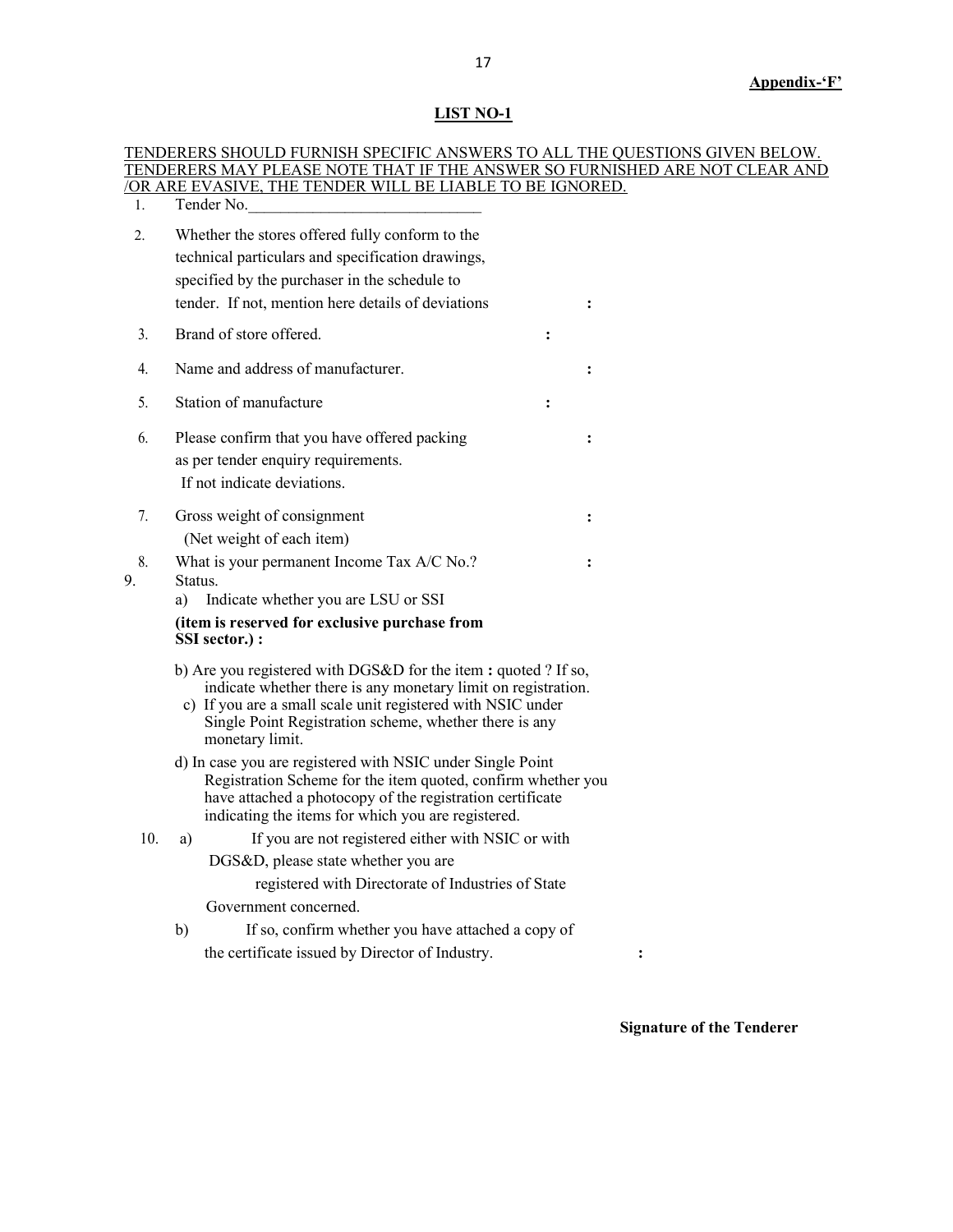- (i) Bank branch with Accounts No. (Core Bank account No.): (ii) IFSC Code : (iii) Whether bank branch is NEFT/RTGS enabled or not : 12. Business name and constitution of the firm. Is the firm registered under :i) The Indian Companies Act 1956,
	- ii) The Indian Partnership Act 1932 (Please also give name of partners)
	- iii) Any Act; if not, who are the owners. (Please give full names and address.)
- 13. Whether the tendering firm is/are:
	- 1. Manufacturer : the state of the state of the state of the state of the state of the state of the state of the state of the state of the state of the state of the state of the state of the state of the state of the state 2 Manufacturer's authorized agents :
	- 3 Holders in stock of the stores tendered for :

11. Please indicate name & full address of your banker:-

N.B.: If manufacturer's agents, please enclose with tender the copy of manufacturer's authorization on properly stamped paper, duly attested by a Notary Public.

- 14. If stores offered are manufactured in India, please state whether all raw materials components etc. used in their manufacture are also produced in India. If not give details of materials components etc, that are imported and their breakup of the indigenous and imported components together with their value and proportion it bears to the total value of the store
- 15. State whether raw materials are held in stock sufficient for the manufacture of the stores.  $\cdot$ 16. Please indicate the stock in hand at present time:- 1. Held by you against this enquiry.  $\cdot$  : 2. Held by M/s. **Example 2.** Held by M/s. an option. 17. Do you agree to sole arbitration by an officer of Ministry of Law, appointed by the Secretary, Ministry of Home Affairs or by some other person appointed by him as provided in clause 24 of the general conditions of contract form DGS&D-68 (Revised). (Your acceptance or non-acceptance of this clause will not influence the decision of the tender. It should, however, be noted that an omission to answer the above question will be deemed as an acceptance of the clause.)  $\cdot$ 18. For partnership firms state whether they are registered or not registered under Indian Partnership Act, 1932. Should the answer to this question by a partnership firm be in the affirmative, please state further : 1. Whether by the partnership agreement, authority to refer disputes concerning the business of the partnership to arbitration has been conferred on the partner who has signed the tender.  $\cdot$ 2. If the answer to (1) is in the negative, whether there is any general power of attorney executed by all the partners of the firm authorizing the partner who has signed the tender to refer disputes concerning business of the partnership to arbitration. : 3. If the answer to either  $(1)$  or  $(2)$  is in the affirmative furnish a copy of either the partnership agreement or the general power of attorney as the case may be. : N.B: 1. Please attach to the tender a copy of either document on which reliance is placed for authority of partners of the partner signing the tender to refer disputes to arbitration. The copy should be attested by a Notary Public or its execution should
	- be admitted by Affidavit on a properly stamped paper by all the partners.
	- 2. Whether authority to refer disputes to arbitration has not been given to the partner signing the tender the tenders must be signed by every partner of the firm.

#### Signature of the Tenderer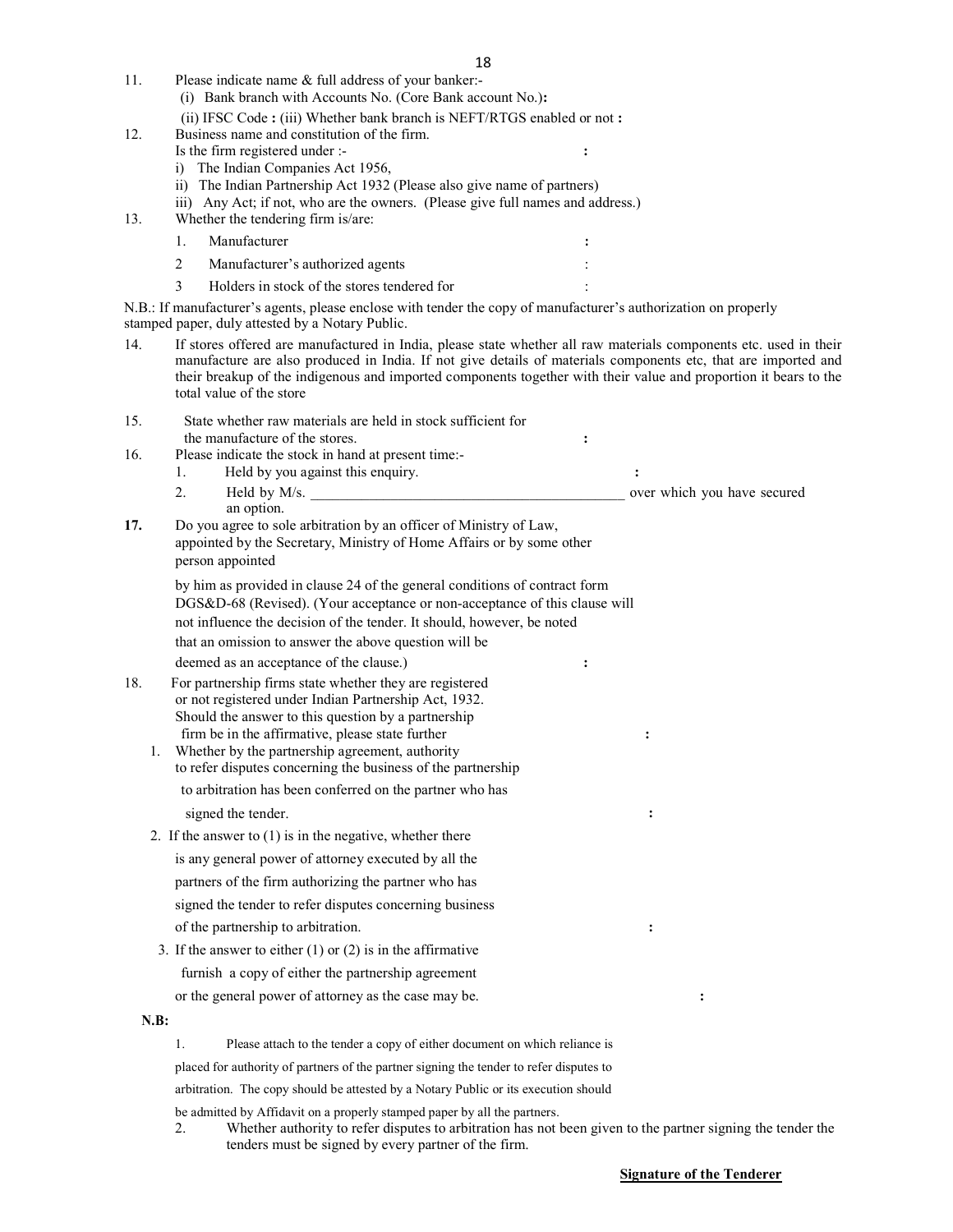- 19. Here state specifically.
	- 1. Whether the price tendered by you is to the best of your knowledge and belief, not more than the price

usually charged by you for stores of same nature/class or description to any private purchaser either foreign or as well as Govt. purchaser. It not state the reasons thereof. If any, also indicate the margin of differe:

2. In respect of indigenous items for which there is a controlled price fixed

by law, the price quoted shall not be higher than the controlled price and if the price quoted exceeds

the controlled price the reasons thereof should be stated. :

20. Are you:-

1. Holding valid Industrial Licence(s) Registration Certificate under the Industrial Development and Regulation Act, 1981. If so, please give particulars of Industrial income Registration Certificate.

2. Exempted from the licensing provisions of the Act, for the manufacture of item quoted against this tender. If so, please quote relevant orders and explain your position.

3. Whether you possess the requisite license for manufacture of the stores and/or for the procurement of raw materials belonging to any controlled category required for the manufacture of the store? In the absence of any reply it would be assumed that no license is required for the purpose of raw materials and/or that you possess the required license.

### 21. State whether business dealings with you have been banned by Min/Deptt. Of Supply/Min. of Home Affairs.  $\cdot$  :

22. Please confirm that you have read all the instructions carefully and have complied with accordingly. :

:

Signature of Witness.  $\qquad \qquad$  Signature of Tenderer  $\qquad \qquad$ 

Full name and address of witness (in Block Letters)

whether signing as proprietor/ Partner/constituted attorney/ duly Authorized by the company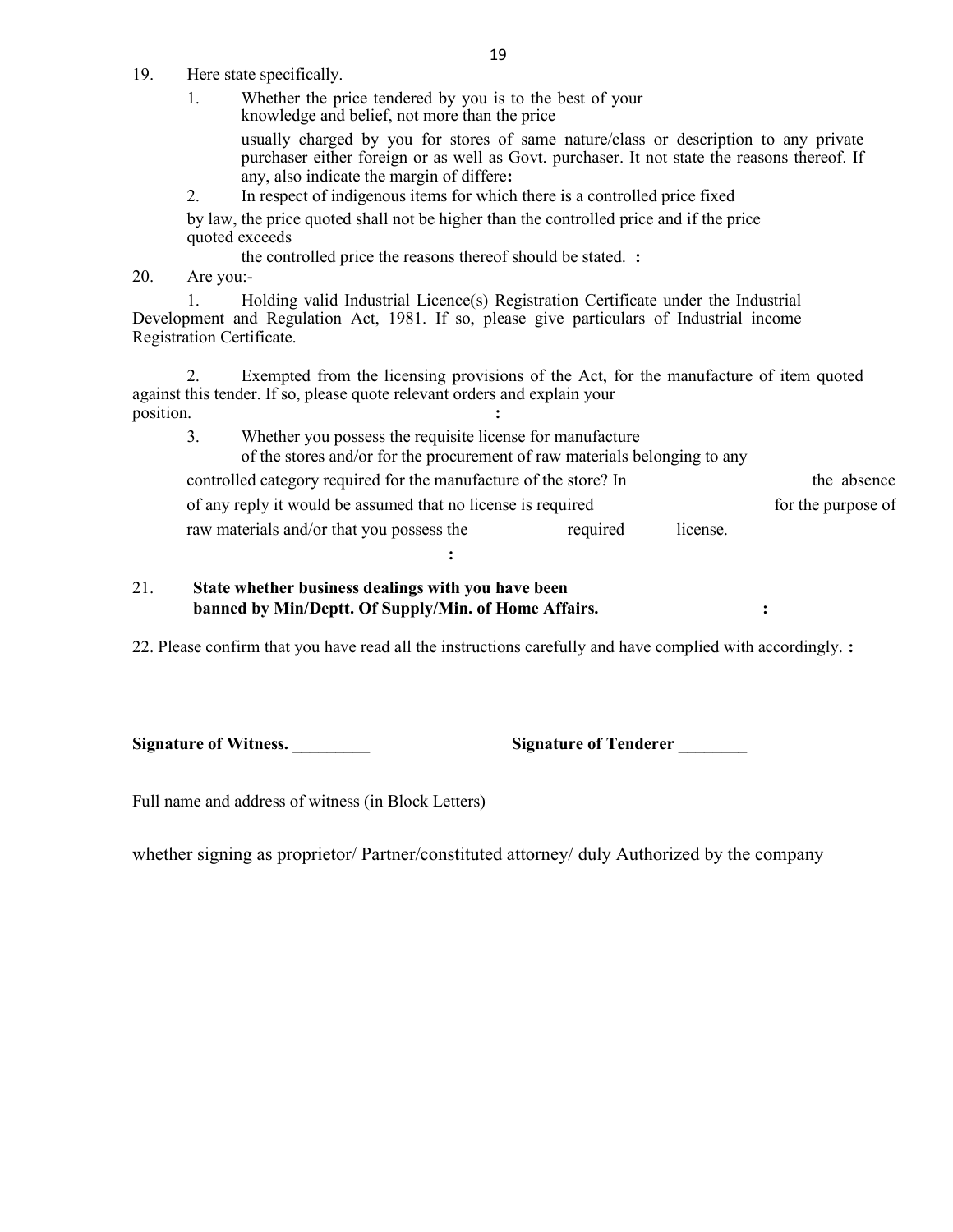# Form No. 7.

## PROFORMA FOR EQUIPMENT AND QUALITY CONTROL

( This proforma is required to be submitted in triplicate)

1. Tender No. & Date **Example 1.** for the supply of

- 2. Name and Address of the firm :
- 3. I) Telephone No. Fax/Office/Factory/Works: II) Telegraphic address:
- 4. Location of manufacturing works/Factory. Factories owned by you (Documentary). In case you do not own the factory but utilize the factory of some other firm for the manufacture/ fabrication of the stores for which you apply for registration on lease or other base you should furnish a valid legal agreement of the factory of \_\_\_\_\_\_\_\_\_\_\_\_\_\_\_\_\_\_\_\_\_\_\_\_\_\_\_\_\_\_\_\_ (Here indicate the name of the firm whose factory is being utilized) has been put at your disposal for the manufacture/ fabrication of the stores for which registration has been applied for.
- 5. Brief description of the factory (e.g. area covered accommodation, departments into which it is divided, laboratory etc.)
- 6. Details of plant and machinery erected and functioning in each department (Monograms and descriptive pamphlets should be supplied if available).
- 7. Whether the process of manufacture in factory is carried out with the aid of power or without it.

8. Details and stocks or raw material held (state whether imported or indigenous) against each item.

9. Production capacity of each item with the existing plant and machinery: a) Normal \_\_\_\_\_\_\_\_\_\_\_\_\_\_\_\_\_\_\_\_\_\_\_\_\_\_\_\_\_\_\_\_\_\_\_\_\_\_\_\_\_\_\_  $b)$  Maximum

10. Details of arrangements for quality control of products such as laboratory etc.

- 11. (a) Details of Technical/supervisory staff incharge of production and quality control.
	- (b) Skilled labour employed.
	- (c) Unskilled labour employed.
	- (d) Maximum no.of workers (skilled and unskilled) employed on any day during the 18 months preceding the date of application.

12. Whether stores were tested to any standard specification, if so copies of original test certificate should be submitted.

Place  $Date$   $\Box$ 

Signature and designation of the Tenderer

N.B.: Details under column 6 to 11 inclusive

need to be restricted to the extent they

pertain to the item(s) under reference.